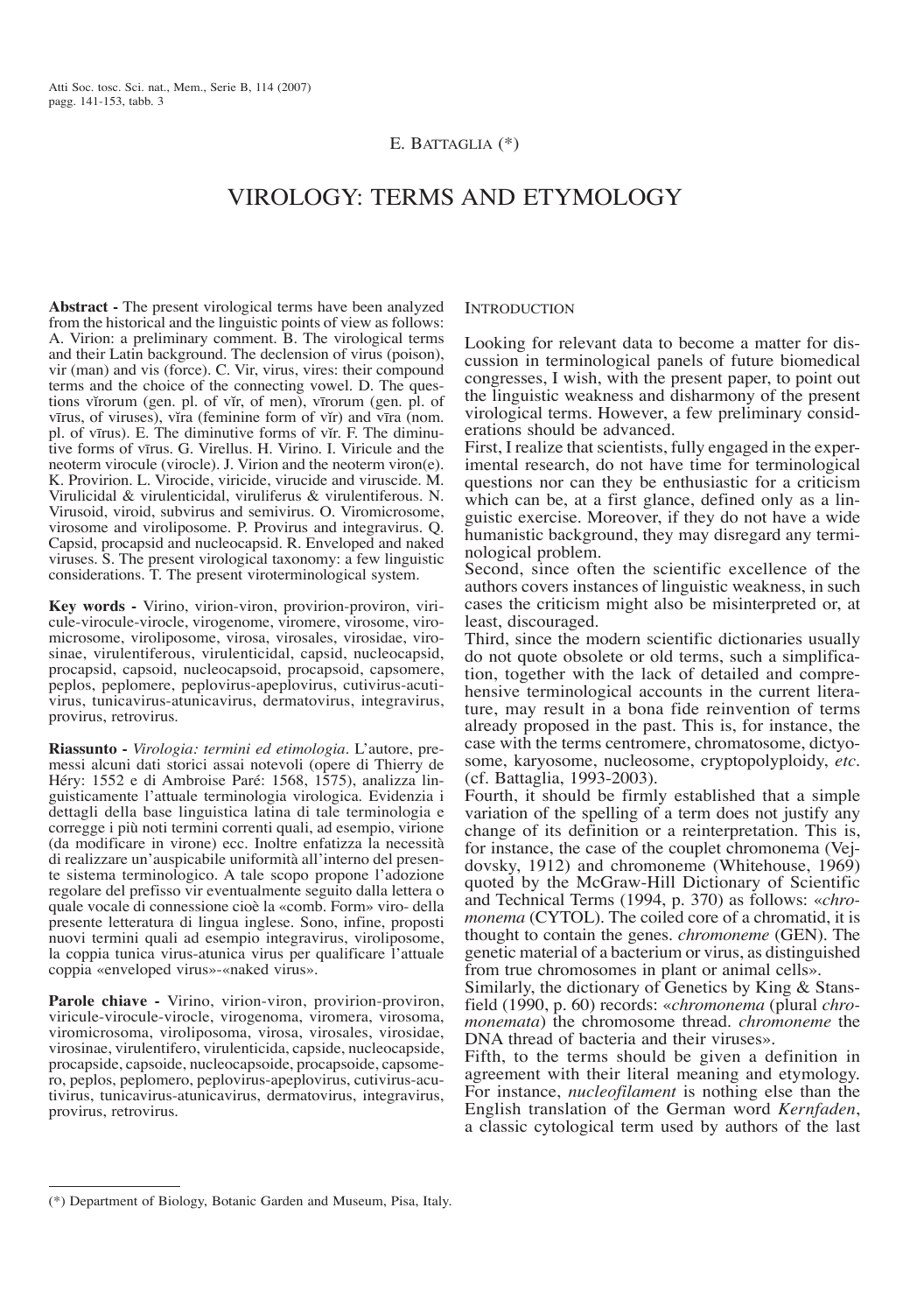century and conveys the meaning of nuclear thread. By contrast, in relation to the structure of chromatin, Finch & Klug (1976, p. 1897) write: «a flexible chain of repeating structural units of about 100 Å diameter… We call this close-packed chain a nucleofilament». Consequently, and given that the above problems or

questions cannot be solved by ignoring their existence, the author presents this account, which is, at the same time, complementary to other related papers already published (cf. Battaglia, 1993-2003).

#### Historical background

As used by the classical authors, the Latin term virus covers different meanings, namely poison (Vergil, Celsus, Cicero), offensive odor (cf. «virus alarum sudorisque» of Pliny) *etc.* In the Middle Ages and in the Renaissance, the Medieval scholars adopted the term virus as a synonym of poison, cf. Saliceto (Guglielmo da Saliceto or Gulielmus de Saliceto, 1210-1276, *Chirurgia*: 1275, printed in Italian: Venice 1474, printed in French: Lyon 1492), an Italian surgeon who taught at Bologna (1269), his pupil Lanfranc (Lanfranco da Milano or Lanfrancus Mediolanensis, d. 1315, *Chirurgia magna*: Lyon 1270, «Chirurgia parva»: Paris 1296), Guy de Chauliac (1300-1368), *La grande chirurgie … composée l'an de grace 1363*: Tournon) *etc.* (Poynter, 1996).

The use of this term, by French authors, is also interesting: Thierry de Héry (1552) mentioned «virus» in his *La methode curatoire de la maladie venerienne* (by courtesy of H.J.M. Symons, Curator Early Printed Books, Wellcome Institute for the History of Medicine, London, U.K.) and the term was shortly afterwards adopted by Ambroise Paré (1575: *Les Oeuvres*). These extensive volumes, *Les Oeuvres d'Ambroise Paré, conseiller et premier chirurgien du Roi…, en vingt six livres…* 1575, first edition, constitutes the main work of this famous French surgeon and has been repeatedly enlarged and reprinted (1579: «la seconde édition … en vingt sept livres»; 1582: Latin edition; 1585: «quatriesme édition en vingt huict livres»; 1634: first English translation; 1664: «douziesme édition, revevë et corrigée» *etc.*). The choice of the term virus by Paré became widely known by medical scientists only in the first half of the nineteenth century by merit of J.F. Malgaigne who reprinted (1840-41) and edited Paré's scientific work.

I wish to emphasize the following expressions which can be found in Malgaigne's edition, namely: cf. vol. II, p. 528: «virus vérolique … Puis le virus pullulera et cheminera par les veines, arteres et nerfs aux parties nobles»; cf. vol. III, p. 878, Table analytique. «VIRUS. En quelle humeur est enraciné les virus vérolique; II, 230. - Transmission de ce virus de la nourrice à l'enfant et réciproquement; II, 529. - Traitément des nodus venant de ce virus; II, 579. - Sur le virus arthritique; III, 209 et suiv. - Qualités du virus rabique; III. 308…».

The sentences quoted above are of great interest since they testify to the causative meaning ascribed by Paré to the classic Latin noun virus. Today, it is surprising to see how much this interpretation of the term virus has been overlooked.

For instance, as regards the eighteenth century, the term virus has not been quoted by the notable «medicinal dictionary» of Robert James (English edition: 1743-45; French edition: 1746-48, Italian edition: 1753, *etc.*). Further, as regards modern medical literature, the works of Thierry de Héry (1552) as well as those of Ambroise Paré (1568, 1575 *etc.*) have been overlooked, see for instance, Skinner (1970), Hughes (1977) *etc.* In any case, it is beyond the purpose of the present account to quote or discuss additional and better known historical data of virological interest, cf. the recent text-books by Waterson & Wilkinson (1978), Oldstone (1998), Domingo *et al.* (1999) *etc.*

#### A. Virion: a preliminary comment

Following an earlier proposal of the term viricule, Lwoff *et al.* (1959), coined the term virion. Their proposal deserves a full quotation, namely: «Beard [17] a proposé d'attribuer un nom distinetif à la particule infectieuse virale et a proposé 'viricule' qui veut dire petit virus et n'est, par conséquent, pas satisfaisant. Nous proposons 'virion', unité de virus, qui peut etre utilisé aussi bien dans les langues latines qu'anglo-saxonnes (prononciation anglaise vir'i-on). [17] Beard (J.W.). In *Symposium on Latency and masking in viral and rickettsial Infections.* Burgess, Minneapolis, 1957, 201».

Differently from virion and differently from what we expected, viricule has not been recorded by any scientific dictionary. However, such a term cannot be ignored when performing a linguistic discussion of the term virion. Further, in the course of the present analysis, which automatically involved a joint consideration of common and related words such as, *e.g.*, virosome, it was evident that experienced scientists frequently proposed terms disregarding, or bona fide ignoring, the related etymological meanings.

Since the present virological terms have been coined by individual preferences often without, or not supported by, a sound linguistic discussion, the author believes that there has to be a strong commitment to accomplish a preliminary discussion of the etymological backgrounds of the current virological terms. To be adequate, such an analysis needs a wide linguistic examination of Latin nouns such as virus, vir (man), vires (plural of vis, force) and of their declensions, their derivatives and compound terms.

The almost complete lack of linguistic accounts in the current scientific literature has greatly encouraged the author in the present linguistic task.

B. The virological terms and their Latin background. The declension of virus (poison), vir (man) and vis (force)

As regards the present virological terms, it is necessary to point out that they are derivatives, or compound terms, of the Latin noun vīrus (poison, Second declension, neuter gen. sg. vīri, stem vīr-).

All of the ancient grammarians are in agreement that the word virus is used in the singular only and according to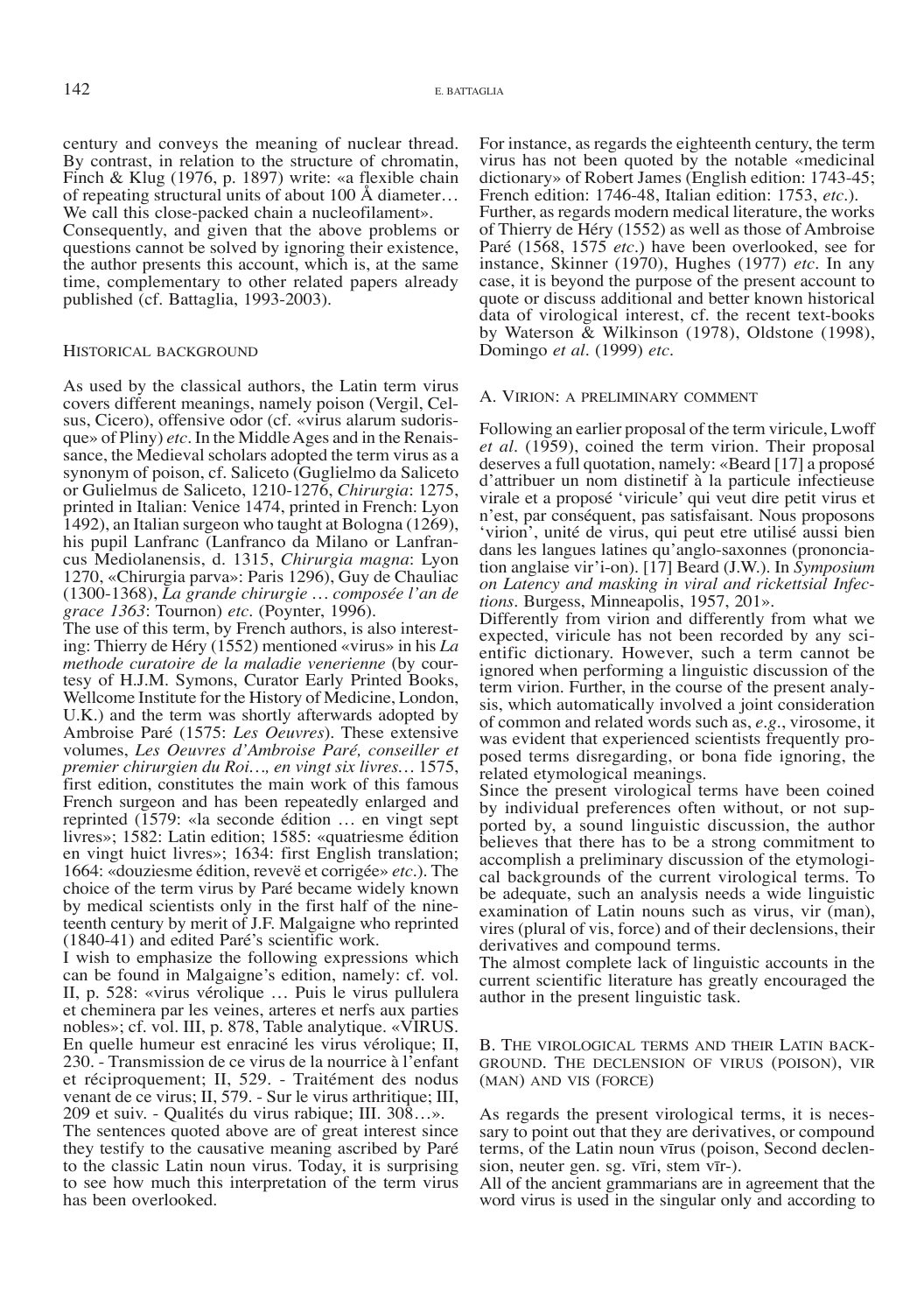the second declension neuter. As a matter of fact, no plu- ral forms of virus are attested in the extant Latin works. However, the modern languages which have adopted virus, pluralize this word in their own fashion,  $e.g.$  English viruses, German Viren whilst French and Italian still retain virus for both singular and plural forms.

In modern times, and mainly for taxonomic purposes, this matter, together with the plural forms of virus (vira and virorum) have been analyzed and discussed by Brown (1927, 1956) and by Stearn (1966 and later editions). Further, the Latin declension of virus has also been recently commented on by Smutny (1999 and 2000) in disagreement with van den Bogaard (1999). Since widely ignored by the biological literature, the details of the declension of virus deserve mention and have here been assembled in Table 1.

It is also necessary to quote the occurrence, in classic Latin, of two terms (together with their declension) linguistically very similar to virus, namely:

- vĭr (man, Second declension, gen. sg. vĬri, stem vĭr-, see Tab. 1);
- vīs (force, Third declension, acc. sg. vīm, abl. sg. vī, pl. cases: vīres, vīrium, vīribus, stem vīri-, see Tab. 1). The stem or operating base of a noun can be determined by removing the case-ending of the genitive singular, that is -i for both vir (gen. sg. viri, stem vir-) and vīrus (gen. sg. vīri, stem vīr-). Analogously, as regards vīres (gen. vīrium), -um is the case-ending to be removed and vīri- the stem. The vowels are described as «long» and marked with a <sup>-</sup>, or «short» and marked with a  $\check{\,}$ .

Yet in the classic Latin, the occurrence of these very similar stems (vĭr-, vīr- and vīri-) gave rise to linguisti-<br>cal ambiguity, that is the formation of almost identical derivatives and compound terms. Naturally the Latin authors made distinction between virosus (vir-  $+$  osus) and vīrosus (vīr- + osus), between viripotens (vĭr- + i + potens) and vīripotens (vīri- + potens, see later), *etc.* Equally, the same suffix -osus, if referred to vīres (vīrium) gives rise to the derivative vīriosus. Obviously, the nouns virosus, vīrosus and vīriosus convey different meanings, namely (cf. the Oxford Latin Dictionary, 1996):

- virosus: «of women having an excessive craving for men»;
- vīrosus: «having an unpleasantly strong taste»;

– vīriosus: «powerful in effect».

In this order of considerations it is worth recalling that the modern term viral should be recognized as a derivative of vīrus (that is  $vI - + aI$ ) and not a term referable to the Latin vĭralis (from vĭr, cf. decemvĭra-<br>lis, triumvĭralis, *etc.*). It is also worth adding that the suffix -al, when referred, to vīres (vīrium, stem vīri-) gives rise to the derivative vīrial (vīri-  $+$  al), which obviously should convey a meaning referable to the concept of force, strength or violence. Indeed, virial is a term coined in the modern times (cf. the entries virial, virial coefficients and virial theorem, of the current scientific dictionaries) and shares meanings in full agreement with the etymology of the word (the Webster's Third New Intern. Dictionary [1986] records: «virial ... G. fr. L. vires, pl. strength … akin to L. vis strength, force…»).

Last but not least, the question of the connecting vowel, or the so-called combining form, should not be overlooked in discussing the terminology referable to vĭr, vīrus and vīres. However, this is a question of actual linguistic importance and needs a separate discussion (cf. next Chapter).

C. Vir, virus, vires: their compound terms and the choice of the connecting vowel

Let us first consider the question of the derivatives and compound terms referable to vir, stem vir-.

In this instance, the letter i is the classic connecting vowel and the combining form vir-i has, regularly, been employed in all cases where the second part of the term begins with a consonant. Therefore, the Latin noun viripotens, already quoted, should be, analytically, interpreted as vĭr + i + potens (the Oxford Latin Dictionary [1996] quotes: «viripotens, also virī potens (vir + potens), of a girl capable of having sexual relation with a man»).

On the contrary, no connecting vowel is needed in the formation of the almost identical Latin noun vīripotens (the Oxford Latin Dictionary [1996] records: «vīripotens [vires (vis) + potens], outstanding in power»). Here, the compound originates from the prefix vīri-, that is the stem referable to vīres (vīrium), and the suffix -potens (the stem vīri-, since it ends in the vowel i, does not require any additional connecting vowel).

| Tab. 1 |                          |                 |                          |                                                                                                                                                                                                                                                                                                                                                                                                                                                                            |                         |         |  |  |
|--------|--------------------------|-----------------|--------------------------|----------------------------------------------------------------------------------------------------------------------------------------------------------------------------------------------------------------------------------------------------------------------------------------------------------------------------------------------------------------------------------------------------------------------------------------------------------------------------|-------------------------|---------|--|--|
|        | <b>Second declension</b> |                 | <b>Second declension</b> |                                                                                                                                                                                                                                                                                                                                                                                                                                                                            | <b>Third declension</b> |         |  |  |
|        | Vir man, stem vir-       |                 | Vīrus poison, stem vīr-  |                                                                                                                                                                                                                                                                                                                                                                                                                                                                            | Vīs force, stem vīri-   |         |  |  |
|        | Sing.                    | P1.             | Sing.                    | P1.                                                                                                                                                                                                                                                                                                                                                                                                                                                                        | Sing.                   | Pl.     |  |  |
| Nom.   | vĭr                      | vĭrī            | vīrŭs                    | $\frac{1}{2} \left( \frac{1}{2} \right) \left( \frac{1}{2} \right) \left( \frac{1}{2} \right) \left( \frac{1}{2} \right) \left( \frac{1}{2} \right) \left( \frac{1}{2} \right) \left( \frac{1}{2} \right) \left( \frac{1}{2} \right) \left( \frac{1}{2} \right) \left( \frac{1}{2} \right) \left( \frac{1}{2} \right) \left( \frac{1}{2} \right) \left( \frac{1}{2} \right) \left( \frac{1}{2} \right) \left( \frac{1}{2} \right) \left( \frac{1}{2} \right) \left( \frac$ | VĪS                     | vīrēs   |  |  |
| Gen.   | vĭrī                     | vírōrŭm & vírûm | vīrī                     | $---$                                                                                                                                                                                                                                                                                                                                                                                                                                                                      | VĪS                     | vīrĭŭm  |  |  |
| Dat.   | vĭrō                     | vĭrīs           | $\qquad \qquad -$        | $---$                                                                                                                                                                                                                                                                                                                                                                                                                                                                      | $V\overline{1}$         | vīrībus |  |  |
| Acc.   | vĭrŭm                    | vĭrōs           | vīrŭs                    | $---$                                                                                                                                                                                                                                                                                                                                                                                                                                                                      | vīm                     | vīrēs   |  |  |
| Voc.   | vĭr                      | vĭrī            | ---                      | $- - -$                                                                                                                                                                                                                                                                                                                                                                                                                                                                    | VĪS                     | vīrēs   |  |  |
| Abl.   | vĭrō                     | vĭrīs           | vīrō                     | ---                                                                                                                                                                                                                                                                                                                                                                                                                                                                        | $V\overline{1}$         | vīrĭbūs |  |  |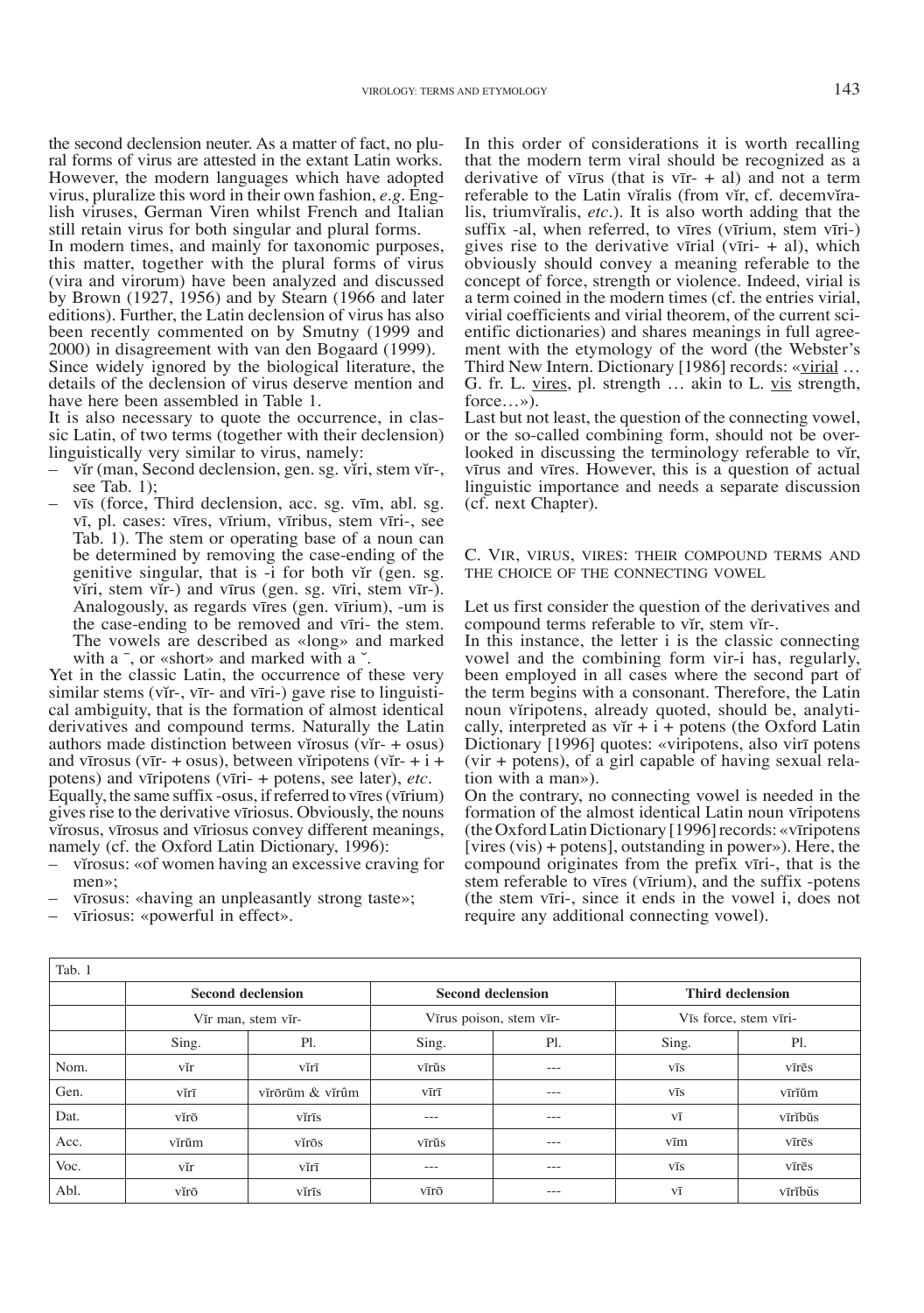As regards the derivatives of the noun virus, the Latin language records only virulentiam and virulentus.

Moreover, the Latin authors confined the employment of virus usually to the nominative and accusative cases (vīrus) and, exceptionally, to the genitive (vīri) and the ablative (vīro), see Table 1.

As regards the modern scientific terminology, beside viral (vīr + al), the compound *virology* has, unanimously, been accepted and interpreted as *vir(us) + o + logy*, that is the stem vīr- followed by the connecting vowel o. Consequently, for the sake of linguistic uniformity, the prefix viro, *i.e.* the comb. form vir-o-, should be recognized as the basis of the present viroterminological system, see further Chapter T.

D. The questions vĭrorum (gen. pl. of vĭr, of men), vīrorum (gen. pl. of vīrus, of viruses), vĭra (feminine form of vĭr) and vīra (nom. pl. of vīrus)

Vir belongs to the Second declension and is the only noun ending in -ir, cf. Table 1. It is declined as puer (gen. puer-i), thus, by analogy with the regular feminine puer-a, the case vir-a, should be recognized as the feminine form of vĭr and not the nominative plural of vīrus (see below).

The interpretations of vīra and vīrorum as plural forms of vīrus are mainly supported by W.T. Stearn (1992, p. 528). This author, quoting the entry virus writes «virus, *gen. sing.* viri, *nom. pl.* vira, *gen. pl.* vīrorum (to be distinguished from virorum, of man)».

Stearn (1992, p. 70) also writes that nouns ending in -er (Second declension) are declined as ager (gen. agri) and quotes diameter, liber, meter, vesper and vir. Apart from the minor consideration that vir (gen. viri), is declined as puer (gen. puer-i), we must recall that the declension of vir is atypical because its usual genitive plural is virûm (Verg., Prop. «venies in ora virûm»). Vĭrûm is the syncopated form of the gen. plur. virorum which is usually recorded, although unfrequently, for septemvir, decemvir (gen. pl. decemvirum and decemvirorum), quinquedecemviri (gen. pl. quinquedecemvirum and quinquedecemvirorum) *etc*. The gen. pl. virorum is mostly used with reference to the masculinity, thus, for instance, in the Latin literature, the male sex is recorded as «genus virorum» (Liv., Ov.), in place of «genus virile», while «genus humanum» (Cic.) is preferred to «hominum genus» (Sall.) to indicate the human race. Further, as regards the quotation of vīrorum as gen. pl. of vīrus, we recall that all the plural cases of vīrus are not found in the Latin literature (see Tab. 2).

The term vira, indeed, deserves an additional comment.

Vira is known only as the feminine form of vir (vira, -ae, woman, cf. Sextus Pompeius Festus, *De significatione verborum* «feminas antiqui, quas nunc dicimus, viras appellabant…») and it has never been quoted, by Latin authors, as the nom. pl. of virus.

Incidentally, Brown (1956, p. 52) records vira as the feminine form of vir, while Stearn (1992, p. 528), as already cited, accepts vira as the nom. pl. of virus and distinguishes between vĭrorum (gen. pl. of vĭr) and vīrorum (gen. pl. of vīrus).

I have been compelled to point out the right linguistic meaning of vira, because in the taxonomic system of viruses have been introduced the expressions «Phylum vira», «Subphyla: DNA Deoxyvira & RNA Ribovira», cf. Lwoff & Tournier 1966, p. 52: *The classification of viruses*.

Since this question of nomenclature requires particular attention and given that vīra is a questionable term, the author would like to propose «virosa», from the Latin «virosum», as a linguistically appropriate alternative to the term vīra, as quoted above.

#### E. The diminutive forms of vĭr

For the sake of linguistic clarity, it is very useful to make a preliminary analysis of the diminutive forms of the Latin noun vir.

First, since the noun vir conveys the meaning of superlativeness and particularly in relation to homo, no diminutive forms of vir do exist in the Latin language.

| Tab. 2 - Virus: Latin quotations.                                                                    |  |  |  |  |
|------------------------------------------------------------------------------------------------------|--|--|--|--|
| Nom. & acc. sing.: virus.                                                                            |  |  |  |  |
| Semen: lentum destillat ab inguine virus Verg. G. 3.281.                                             |  |  |  |  |
| Poison: malum virus serpentibus Verg.G. 1.129.                                                       |  |  |  |  |
| Smell: virus alarum sudorisque sedat Plin. Nat. 35.185.                                              |  |  |  |  |
| Salt: aequor Ionium glaucis aspergit virus ab undis Lucr. 1.719.                                     |  |  |  |  |
| Rhetoric: ubi illud malum virus latitat Sen. Nat. 5.15.4.                                            |  |  |  |  |
| Rhetoric: ut non anquirat aliquem, apud quem evomat virus acerbitatis suae Cic. Amic. 87.            |  |  |  |  |
| Gen. sing.: viri.                                                                                    |  |  |  |  |
| Salt element: est ratio secernendiumor dulcis, linquit enim supera taetri primordia viri Lucr.2.476. |  |  |  |  |
| Abl. sing.: viro.                                                                                    |  |  |  |  |
| Smell: quam minime ut possit mixtos in corpore concoctosque suo contractans perdere viro Lucr.2.853. |  |  |  |  |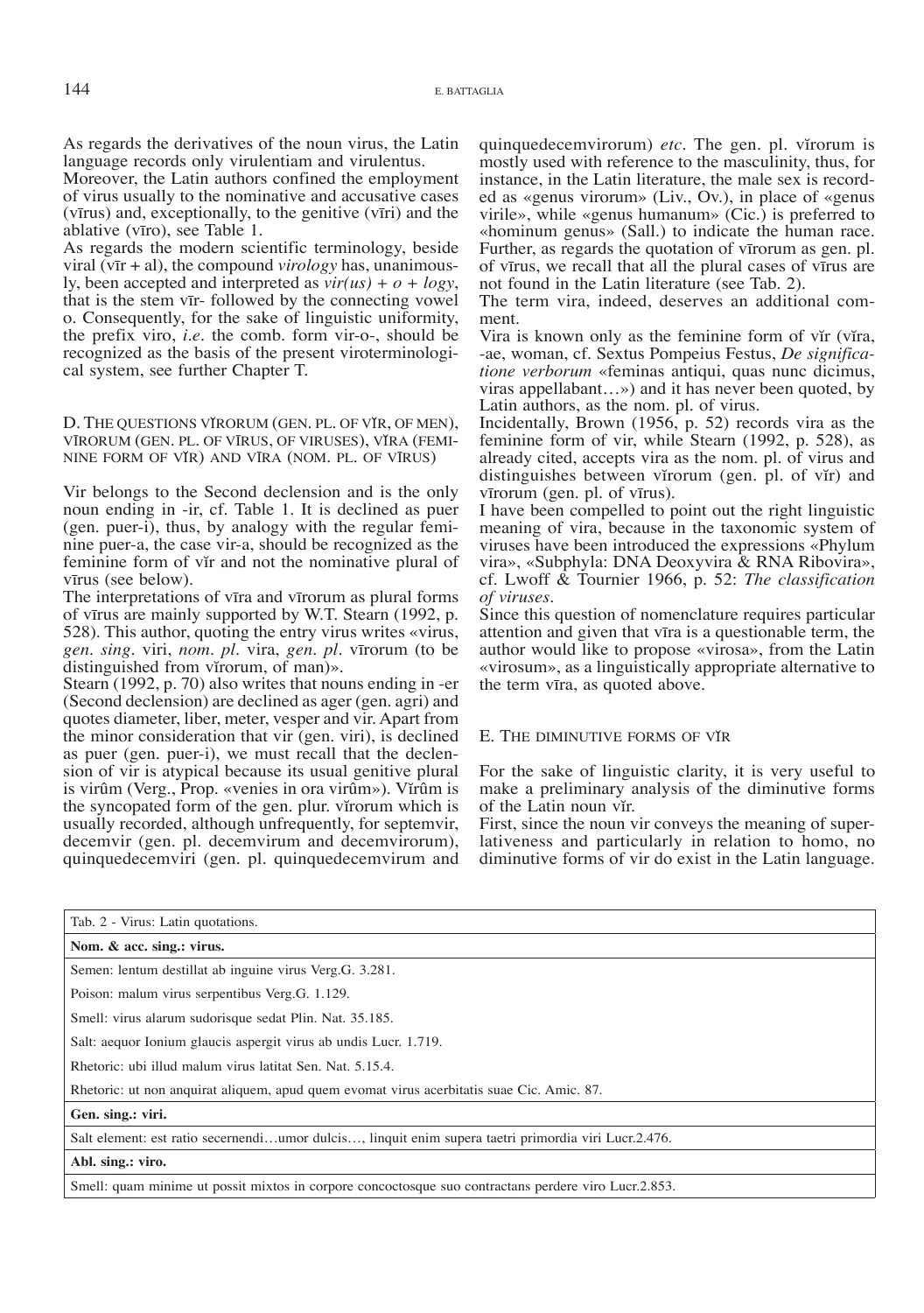On the contrary, there are at least two well-known diminutive forms referable to homo (gen. sg. hominis, Third declension), that is homullus and homunculus.

Secondly, it is worth recalling that the most commonly used diminutive suffix for compound words belonging to the Second declension is -ulus (a, um). Therefore, the diminutive vĭr-ulus is the logical consequence. Indeed, there are also a few other diminutive suffixes to be taken into consideration, namely -inus (a, um), -ellus (a, um) and -culus (a, um). However, these suffixes are infrequently used with nouns belonging to the Second declension, so that the following examples are worth quoting: – equus, gen. equi: equinus (beside equulus);

- 
- 
- 
- taurus, gen. tauri: taurinus (beside taurulus); locus, gen. loci: locellus (beside loculus); porcus, gen. porci: porcellus (beside porculus and porcinus);
- pannus, gen. panni: panniculus (beside pannulus); servus, gen. servi: serviculus (beside servulus).

The above considerations support the following conclusive statement: beside vĭrulus, the possible Latin terms virinus (cf. Chapter H), virellus (cf. Chapter G) and viriculus (cf. Chapter I) should linguistically be recognized as possible diminutive forms of vir.

As regards the corresponding diminutives referable to the Latin vīrus, cf. Chapter F.

#### F. The diminutive forms of virus

It is well worth recalling that the Latin noun virus belongs to the neuter gender and that the Latin diminutives have the same gender as the parent noun. Therefore, the adjectival diminutives of virus would take the regular -um as gender ending.

The search for a diminutive form of virus should be easily accomplished by assuming that virus is a noun belonging to the Third declension. Indeed, there is a considerable linguistic coincidence between virus (Second declension) and some nouns belonging to the Third declension, as for instance corp-us (-ulentia, -ulentus) and op-us (-ulentia, -ulentus) in comparison with virus (-ulentia, -ulentus). Therefore, the diminutive forms ascribed (cf. the English dictionaries) to corpus and opus, *e.g.* corpusculum & corpuscule (also corpuscle) and opusculum & opuscule (also opuscle) respectively, would suggest the corresponding forms virusculum & viruscule (also viruscle).

However, the noun vīrus belongs to the Second declension, so that the stem vīr should be linked to the suffix -ulum (or -inum, -ellum, -culum). It follows that the possible Latin terms vīrulum, vīrinum, vīrellum and vīr-o-culum should be recognized as regular diminutive forms of virus.

#### G. Virellus

Linguistically the possible Latin term virellus should be interpreted as a diminutive form of vir (viri), that is vir-ellus (cf. vīrellum, the corresponding diminutive form of vīrus).

Virellus does not occur in the Latin language and is a relatively modern invention. By the end of last century it has been recorded by the botanists as a diminutive form of the Latin virens (virentis), cf. the Glossary of Botanical Terms of Jackson (1910, 1928), namely: «virellus (dim. of *virens*), somewhat green or greenish».

It is also quoted, with the same meaning, by Stearn  $(1992, p. 528)$ . However, on purely linguistic ground this botanical interpretation of virellus should be refuted because any diminutive form of virens (gen. virentis, from the verb vireo, see also the English virent) requires the stem virent-. Consequently, virent-ellus or virent-ulus, should be the linguistically correct diminu- tive forms of the Latin adjective virescens.

Moreover, the concept of greenish (cf. the Latin sub-<br>viridis), should be ascribed, on correct etymological basis, to other diminutive forms of the Latin viridis such as virid-ulus and virid-ellus.

In this context and as regards plant taxonomy, we cannot overlook that «the epitet virellus, -a, -um, has an infrequent but regular use in eight different names belonging to as many plant families); virentellus is never used, viridellus only exceptionally (3 times for 2 taxa, one species and one hybrid» (by courtesy of Prof. Werner Greuter, Botanic Garden and Museum, Berlin-Dahlem Free University, Germany).

#### H. Virino

Linguistic considerations allow the following comment of the modern term virino. The term virino is recorded by all recent scientific dictionaries, cf. Singleton & Sainsbury (1996), Henderson's Dictionary of Biological Terms, eleventh ed. by E. Lawrence (1995), Oxford Dictionary of Biochemistry and Molecular Biology (1997) *etc.*, always without mention of the terminological paternity. This term, indeed, has been coined by A.G. Dickinson & W. Outram, in an interpretatively relevant account published in 1979 and quoted as follows: «If the recent experimental results of Marsh and Malone are correct in implicating DNA as a necessary component of the infective unit of scrapie, then an appropriate name for this class of agent would be «virinos», which (by analogy with neutrinos) are small, immunologically neutral particles with high penetration properties but needing special criteria to detect their presence».

Apart from the consideration that the «infective unit of scrapie», the prion, is a «Peculiar Protein» (cf. Ridley & Baker, 1998, p. 105: the criticism on virino; see also Collinge & Palmer, 1997), as regards the virological terms, is evident the relation between the Latin virinum and the modern virino. Obviously, virino should signify little virus. The author, however, does not support the introduction of the term virino with such a meaning. Writing of viruses, it is very questionable to introduce a distinction between little and non-little viruses particularly on the absence of quantitative data.

In addition, there are other linguistic grounds for introducing the concept of smallness referred to virus, for instance mini-virus and parvi-virus could be suggested, however in these cases the taxonomic existence of the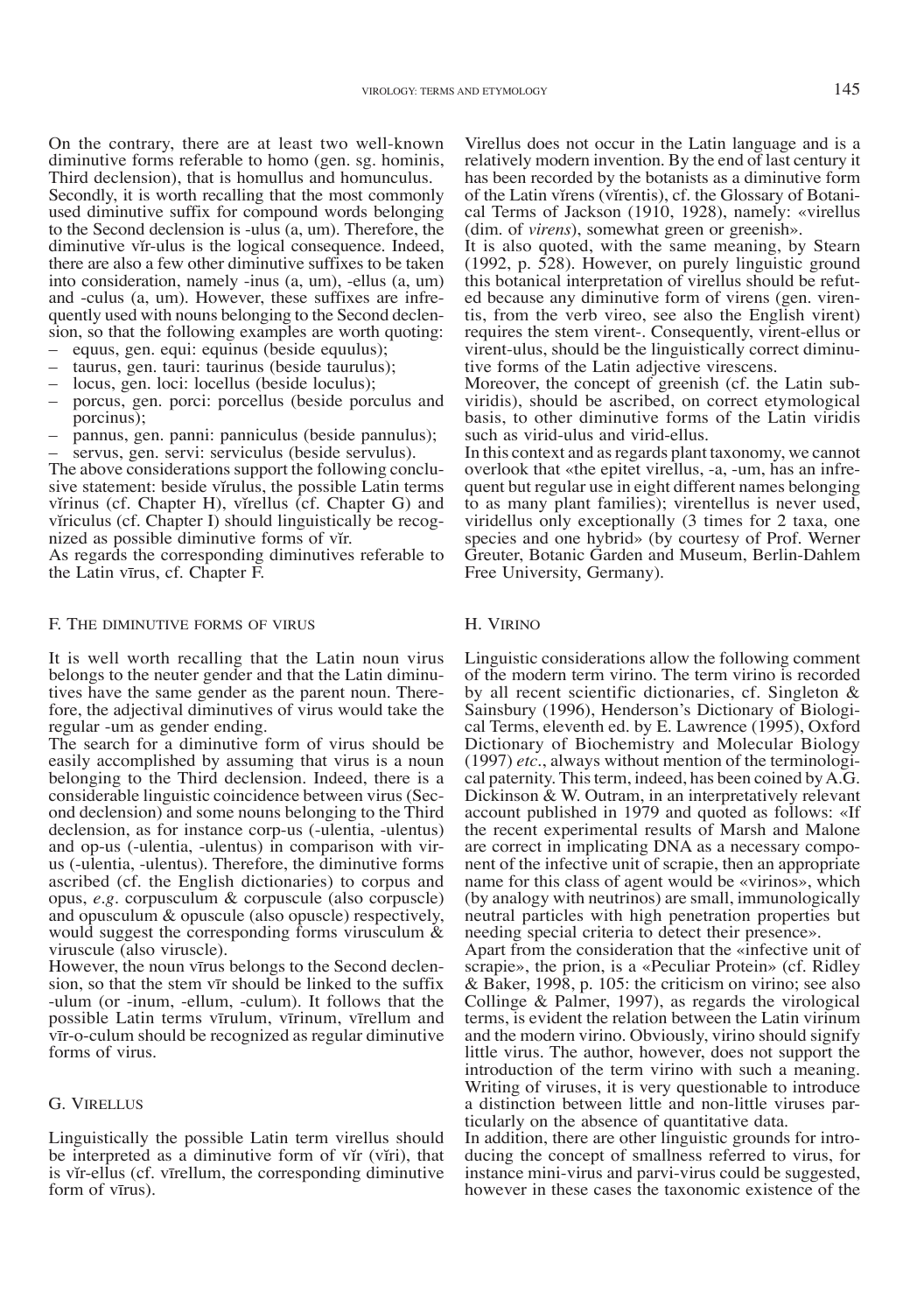minireoviruses and the parvoviruses should be considered (cf. Fields Virology 1996, *etc.*).

All above critical considerations suggest recording the term virino in the scientific dictionaries only for historical reasons.

#### I. Viricule and the neoterm virocule (virocle)

The question of the term viricule may be summarized as follows.

This term can be referred to the Latin possible noun viriculus, from vir. Since Beard (1957 [Lwoff *et al.*, 1959], cf. Chapter A), assigned to his viricule a meaning referable to vīrus, and given that the present viral terminology is based on the combining form vīro-, the neoterm virocule (or virocle) is the linguistically correct alternative to Beard's viricule.

#### J. Virion(e) and the neoterm viron(e)

Linguistically the term virion $(e)$ , that is the virion of Lwoff *et al.* (1959), consists of the prefix vīri-, followed by the suffix -one. The suffix -one is a very common suffix in the scientific compound terms, and in the present example conveys the meaning of elementary unit. The prefix vīri- is the stem of the Latin noun vis (force, pl. vires), see also the comparative form virior, the adjective viriosus, the adverb viriose *etc.* cf. Table 3. There is no relation between the prefix vīri- and the noun vīrus, thus virion(e) means «unit of force». Inaccurately, Lwoff *et al.* (1959) ascribed to their virion an etymological relation to the Latin virus.

In this order of considerations, in modern English, it is worth recalling that it has been ascribed a correct meaning in agreement with its etymology, to the scientific term virial (already cited, cf. Chapter B: virial coefficient, virial theme), that is considering the prefix vīri- as the stem of the Latin vīres (vīrium).

Now, the Latin considerations already advanced easily suggest the coining of viron(e) (vir  $+$  one), as the only linguistically correct alternative to the virion(e) of Lwoff *et al.* (cf. Tab. 3).

#### K. Provirion

Since, for the sake of linguistic accuracy, I have already proposed viron(e) in the place of virion, almost automatically provirion should be modified to proviron(e). The term provirion has been coined by Fernandez-Tomas & Baltimore (1973, cf. p. 1122) and namely: «The present investigation is concerned with the iso- lation of a new poliovirus-specific ribonucleoprotein particle. It consists of the procapsid proteins plus viral RNA and we have provisionally named it the provirion to denote its apparent role as the progenitor of the virion», see also p. 1125: «This particle, which we call the provirion».

Apart from biochemical considerations, the author does not support the introduction of proviron(e) because this term, conceptually, does not differ from provirus earlier proposed by Temin (1964). In any case, very similar terms, such as subvirion (Gluck, 1997) should be modified to subviron(e).

#### L. Virocide, viricide, virucide and viruscide

Many terms have been coined to define an agent able of destroying viruses, see for instance, Webster's Third Intern. Dict. (1986): viricide(al), virucide(al) and viruscide(al); Singleton & Sainsbury (1996): viricidal and virucidal; Dorland's Ill. Med. Dict. (2000): viricide(al) and virucide(al); virucidal in Mahy (1997) and in Acad. Press Dict. Science and Technol. (1992). The term virocidal can be found in Kahl's Dict. of Gene Technology (1995) and the couplet viricide & virocide is entered by Churchill's Ill. Med. Dict. (1989).

In the current terminology, the suffix -cide (from the Latin -cida, -cidium, cf. matricida, matricidium) means killer, while the suffix -cidal refers to the concept of «having power to kill». Following an easy phonetical concordance with analogous terms such as bactericide, matricide, pesticide *etc.*, it has been coined viricide, giving to this term the meaning of «killer of virus». However this statement is questionable because the proper term corresponding to the concept of «virus killer» is virocide, *i.e.* vīr(us) +  $o$  + -cide. Virocide, together with virocidal, agree with the present virological terminology which is characterized by the general adoption of the combining form viro-.

Finally, there is an easy critique versus the two terms left over, that is viruscide (-al) and virucide (-al). The compound terms, as a general rule and with only a few exceptions, do not retain the nominative form as by contrast, in the term viruscide here analysed. As regards virucide, the linguistic interpretation  $vir(us) + u + cide$ , should be refuted, because in the present terminology the connecting vowel in the virus-compound terms is the letter o, as in virology, *i.e.* vir(us) +  $o + (-\text{logy})$ .

M. Virulicidal & virulenticidal, viruliferus & virulentiferous

The English term virulence (-cy) descends from the late Latin virulentia (cf. Tab. 3) and consequently its derivative and compound words would require the stem virulent- followed by the connecting vowel -i.

This linguistic rule allows to coin some adjectives such as virulentiferous, *i.e.* «yielding virulence or virulent agents» and virulenticidal (-e), *i.e.* «capable of destroy- ing virulence and killing virulent agents».

The present virological literature records two similar adjectives, namely viruliferous (the Webster's Diction-<br>ary [1986] records *«viruliferous*, adj [virulence + -ifer-<br>ous]: containing, producing, or conveying an agent of infection [as a bacterium, virus]»). and virulicidal (the Dorland's Dictionary [2000] records «*viruliferous*, [virus + ferous] conveying or producing a virus or other noxious agent»; «*virulicidal*, destructive of virulence; capable of destroying the deleterious potency of a virus or other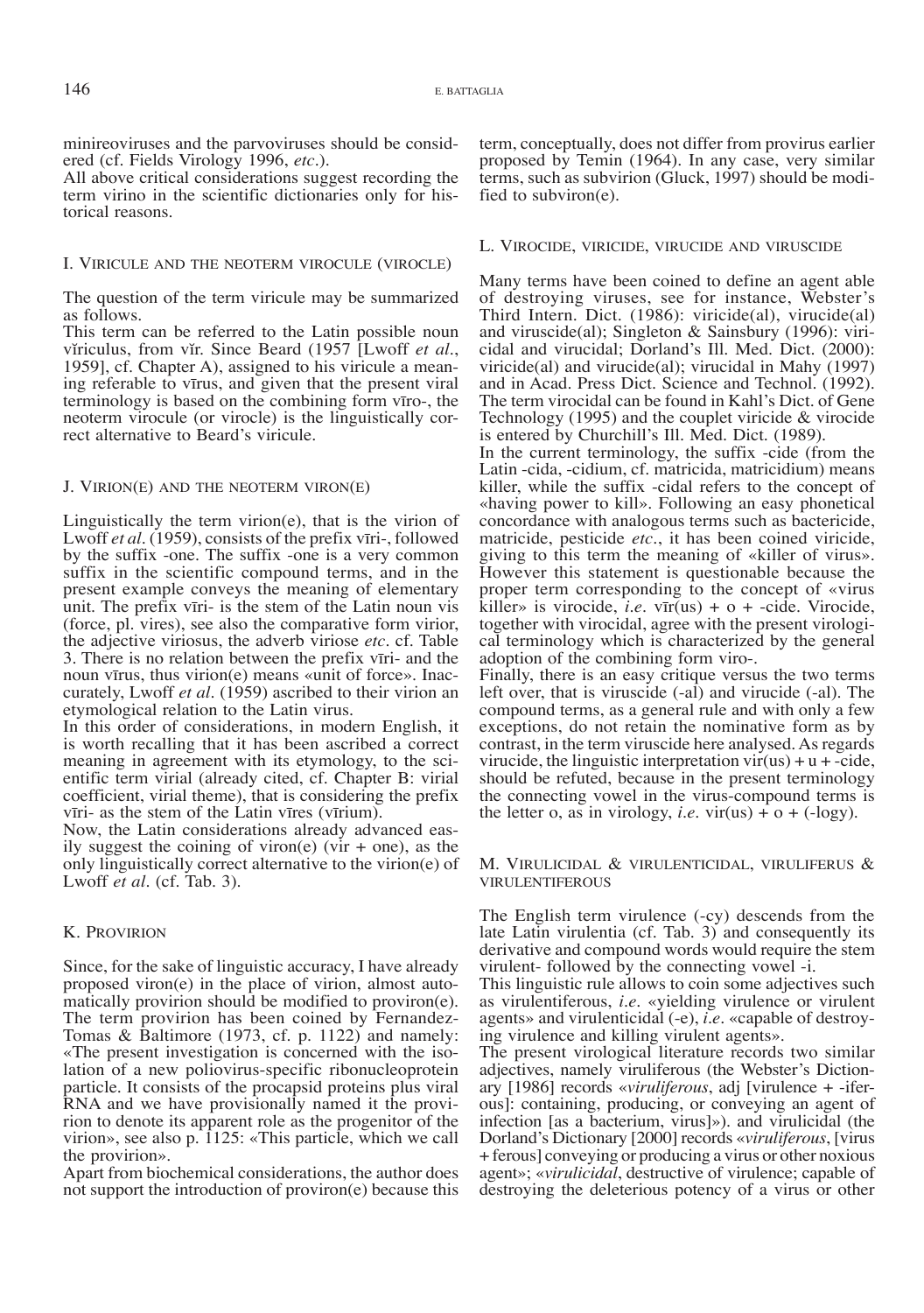| Tab. 3 - Virus, vir and vis (vires): main derivative and compound terms.                                                                                                                                                                                   |                                                       |                                        |  |  |  |  |  |
|------------------------------------------------------------------------------------------------------------------------------------------------------------------------------------------------------------------------------------------------------------|-------------------------------------------------------|----------------------------------------|--|--|--|--|--|
| Vīrus, vīri                                                                                                                                                                                                                                                | Vĭr, vĭri                                             | Vīres, vīrium                          |  |  |  |  |  |
| stem: vīr-                                                                                                                                                                                                                                                 | stem: vĭr-                                            | stem: vīri-                            |  |  |  |  |  |
| comb. form: vīr-o-                                                                                                                                                                                                                                         | comb. form: vĭr-i-                                    | comb. form: vīri-                      |  |  |  |  |  |
| vīrulentia Sid.                                                                                                                                                                                                                                            | vĭracius Varr. Men. 300 <sup>12</sup>                 | vīriatum, vīriatus Lucil. <sup>3</sup> |  |  |  |  |  |
| vīrulentus Gell. 16.11.2.                                                                                                                                                                                                                                  | vĭratus Varr.                                         | vīriosus Apul. Met. <sup>4</sup>       |  |  |  |  |  |
| vīrosus Cat. Agr. 157.14.                                                                                                                                                                                                                                  | vĭrosus Afran., Apul., Lucil.                         | vīripotens Plaut. Pers. 252.           |  |  |  |  |  |
| Cels. 2.21.                                                                                                                                                                                                                                                | vĭripotens Dig. 36.2.30.                              | vīriculae Apul. Met. 11.28.            |  |  |  |  |  |
| Verg.G. 1.56.                                                                                                                                                                                                                                              | vĭrilis (-ilitas, -iliter, -ilitim).                  | vīritior Novatian. trin. 2.11.         |  |  |  |  |  |
|                                                                                                                                                                                                                                                            | vĭriplaca Val. Max. 2.1.6.                            | vīritim Ven. For. pr. 4.               |  |  |  |  |  |
|                                                                                                                                                                                                                                                            | viritim Plaut. Pseud. 411.                            |                                        |  |  |  |  |  |
|                                                                                                                                                                                                                                                            | vĭritanus Paul Fest 373.                              |                                        |  |  |  |  |  |
|                                                                                                                                                                                                                                                            | vĭrites Gell. 13.23.2.                                |                                        |  |  |  |  |  |
|                                                                                                                                                                                                                                                            | -vĭralis <sup>5</sup>                                 |                                        |  |  |  |  |  |
|                                                                                                                                                                                                                                                            | -vĭralicius <sup>6</sup>                              |                                        |  |  |  |  |  |
|                                                                                                                                                                                                                                                            | vĭra Paul Fest 261.                                   |                                        |  |  |  |  |  |
|                                                                                                                                                                                                                                                            |                                                       |                                        |  |  |  |  |  |
| Afran.: Lucius Afranius.                                                                                                                                                                                                                                   | Paul.: Paulus Diaconus.                               |                                        |  |  |  |  |  |
| Apul.: Apuleius.                                                                                                                                                                                                                                           | Plaut.: Titus Maccius Plautus.                        |                                        |  |  |  |  |  |
| Cat.: Marcus Porcius Cato.                                                                                                                                                                                                                                 | Sid.: Gaius Sollius Apollinaris Modestus<br>Sidonius. |                                        |  |  |  |  |  |
| Cels.: Aulus Cornelius Celsus.                                                                                                                                                                                                                             | Ter.: Publius Terentius.                              |                                        |  |  |  |  |  |
| Dig.: Digesta Justiniani.                                                                                                                                                                                                                                  | Tert.: Quintus Septimius Florens Tertullia-<br>nus.   |                                        |  |  |  |  |  |
| Fest.: Sextus Pompeius Festus.                                                                                                                                                                                                                             | Val. Max: Valerius Maximus.                           |                                        |  |  |  |  |  |
| Gell.: Aulus Gellius.                                                                                                                                                                                                                                      | Varr.: Marcus Terentius Varro.                        |                                        |  |  |  |  |  |
| Lucil.: Gaius Lucilius.                                                                                                                                                                                                                                    | Ven. Fort.: Venatius Fortunatus.                      |                                        |  |  |  |  |  |
| Lucr.: Titus Lucretius Carus.                                                                                                                                                                                                                              | Verg.: Publius Vergilius Maro.                        |                                        |  |  |  |  |  |
| Non.: Nonius Marcellus.                                                                                                                                                                                                                                    |                                                       |                                        |  |  |  |  |  |
| Novatian.: Novatianus.                                                                                                                                                                                                                                     |                                                       |                                        |  |  |  |  |  |
| <sup>1</sup> Cf. Varro, Men. 300: «si non malit vir viracius uxorem habere Atalantam».<br><sup>2</sup> also ascribed to vīres-vīrium by Nonius, cf. Lindsay (1903, p. 275): «VIRACIUM, magnarum virium, Varr. Meleagris (300)». For the sake of linguistic |                                                       |                                        |  |  |  |  |  |

 also ascribed to vīres-vīrium by Nonius, cf. Lindsay (1903, p. 275): «VIRACIUM, magnarum virium, Varr. Meleagris (300)». For the sake of linguistic accuracy vĭracius should be ascribed to vĭr.

<sup>3</sup> Cf. Lucilius, Lib. 26.55: «viriatum dictum est magnarum virium». However, ascribed to vĭrĭa (bracelet), cf. Plin. Nat.33.39, the Latin literature also records vĭrĭatus (a, um) cf. Lucil. in Non.

4 Also vīriose and vīriosius Tert.

5 Cf. duo…quinquedecemviralis.

6 Cf. quinqueviralicius.

noxious agent»). These two adjectives have been incorrectly qualified as derivatives of virus or of virulence. Therefore the author presents the couplet «virulentiferous & virulenticidal» as an orthodox linguistic alternative of the present «viruliferous & virulicidal».

## N. Virusoid, viroid, subvirus and semivirus

Virusoid linguistically means virus-like, *i.e.* virus + oid, from the Greek suffix -oeidēs (Latin oĭdes: «resembling», «having the appearance of»).

Virusoid is a linguistically incorrect derivative, whilst viroid, *i.e.* vir( $u\overline{s}$ ) + oid, is the correct form.

Virusoid or viroid allow only vague definitions so that they should be replaced by more qualifying terms. In any case it is questionable ascribing to them the pres- ent meaning of ssRNA or small RNA genomes, cf. the current scientific literature.

As regards the paternity over virusoid, the Glossary of Genetics by Rieger *et al.* (1991) records the entry «virusoid (Randles *et al.*, 1981)». However, this last paper only refers to the discovery of «a representative of a previously unrecognized virus group», char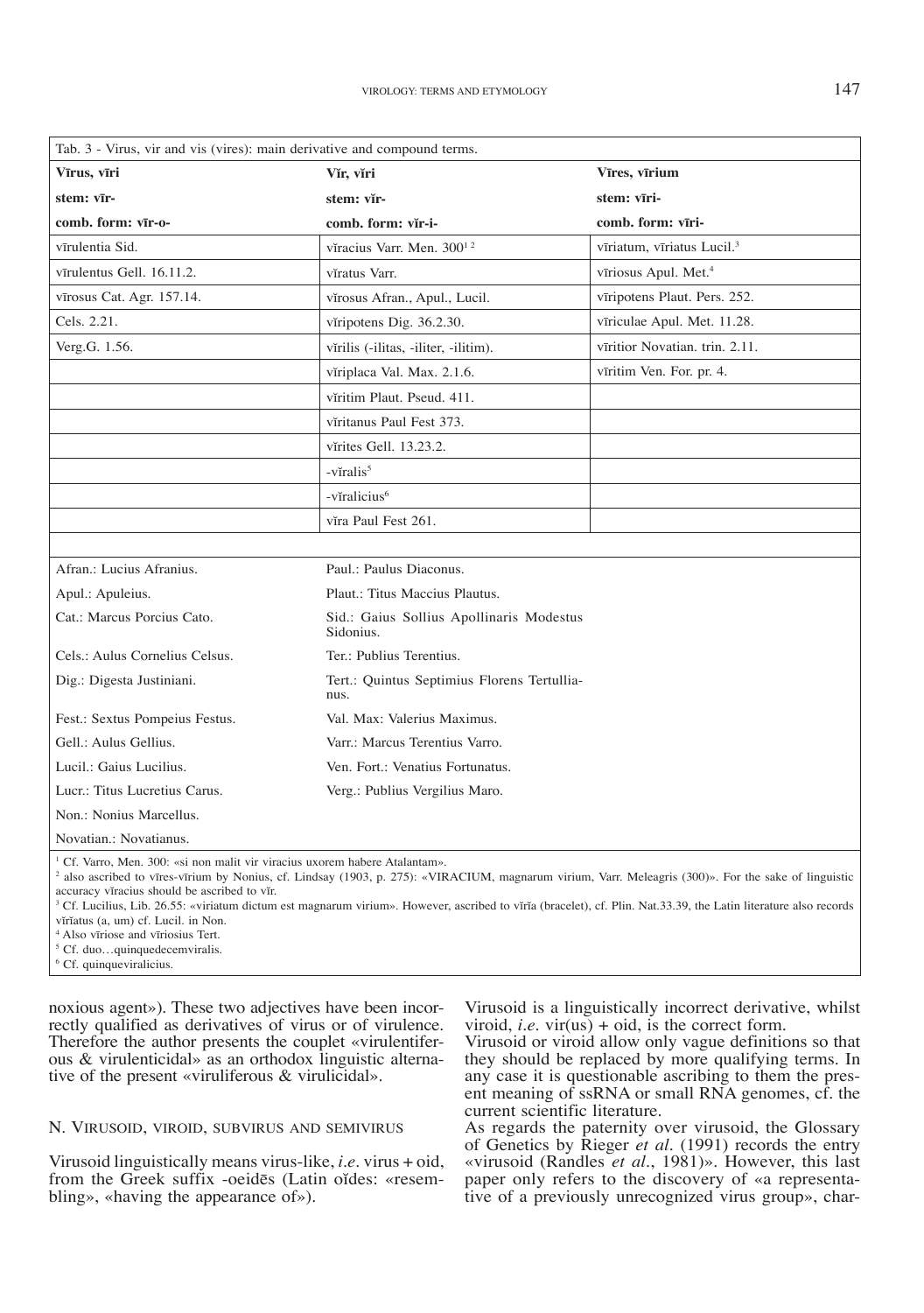acterized by «the presence of an encapsidated circular single-stranded component», and quotes the sentence «viroid-like RNA». Incidentally, the viroid-like adjective is an instance of sheer tautology since viroid, by itself, means virus-like.

As far as I know, the first sentence quoting and defining the term virusoid as «the viroid-like RNAs (virusoid) of velvet tobacco mottle virus (VTMoV)», can be found in a paper by Haseloff *et al.* (1982). Here, a paternity over virusoid is not claimed, while a contemporary paper by the same authors (Haseloff & Symons, 1982) records only the sentence «viroid-like RNAs».

I am now aware, by courtesy of Prof. Robert Symons (Univ. of Adelaide, Australia), that *virusoid* was first suggested, about the years 1981-82, by Dr. Adrian Gibbs of the Research School of Biological Sciences, Australian National University in Canberra, Australia, but he never published nor claimed the paternity over the term. Gibbs first coined virusoid to describe the complex of viral RNA and viroid-like RNA, while, later, Haseloff, ent to that originally conceived (see also «Viroids and Virusoids» in Fields Virology 1996, p. 155).

Now I will pass to discuss the term viroid. As regards the origin of this term, the Glossary of Genetics of Rieger *et al.* (1991) records «viroid (Diener, 1971)», however viroid was coined by Altenburg (1946) to designate hypothetical «ultra-microscopic organisms which are akin to viruses but which are useful symbionts… that… occur *universally* within the cells of larger organisms». Many years later, Diener (1971) redefined the term to include the case of infective nucleic acids, too small to contain the genetic information necessary for self-replication and with no capsid protein such as the potato spindle tuber virus.

Finally, I cannot avoid to take into consideration the rather complex question of finding alternative terms to viroid.

Apart from the obvious consideration that this question should be more adequately discussed if it is included in a future updated revision of the virological terms, some alternatives such as paravirus and subvirus should be considered.

Moreover, since the infective status due to viroids appears to be a virus-like pathology induced by agents *less organized* than the typical viruses, the term subviroid seems to be preferable to the present viroid.

In addition, since the virus, basically, consists of a first genetic sub-unit, surrounded by a second proteic subunit, the term semivirus could be advanced for indicating viral bodies lacking any proteic coat. Incidentally: here, the linguistic pure form semivirus (Latin-Latin) has been preferred to the hybrid form hemivirus (Greek & Latin).

#### O. Viromicrosome, virosome and viroliposome

The term viromicrosome, which literally means «viral small body», has been coined, in the old days of myxovirus research, by Rott & Schäfer (1961) and qualified as follows: «*Die Inkompletten Formen* der InfluenzaViren stehen den infektiösen Viruspartikeln wesentlich näher als die 'Viromikrosomen'». These cell homogenates, containing microsomal membranes, were visible at the electron microscope as amorphous masses without any indication of a virus-like particle (see also Rott & Schäfer, 1964).

Unexpectedly, the term viromicrosome had been widely overlooked by the virological literature (however, the Dorland's Medical Dictionary [2000] quotes the term viromicrosome as follows: «viromicrosome, a name sometimes applied to an incomplete virus particle released by premature disruption of the host cell»). By contrast, after 1975, a linguistically simplified form of viromicrosome, that is virosome, became largely quoted in virological papers and shortly acquired an increasing medical relevance (vaccine immunogenicity and vaccine technology).

The term virosome, which only means «viral body», was, first, proposed by Dahl & Kates (1970) as follows: «Since cally it seems appropriate to refer to such structures by the general term «virosomes» (viral body), in analogy with chromosomes, in order to avoid more restricted nomenclature (*e.g.*, viral DNA, DNA «factories», *etc.*), which may, in fact, create a misleading impression concerning their composition and function».<br>Almost contemporaneously Kára *et al.* (1971) repro-

posed virosome to define «oncogenic subviral ribonu-<br>clein particles ('virosomes')». Unexpectedly, neither Dahl & Kates (1970) nor Kará *et al.* (1971) mentioned the papers of Rott & Schäfer (1961, 1964).

Surprisingly, all papers quoted above were so widely ignored or, at least undervalued by virologists, that Almeida *et al.* (1975), in a paper published in the Lancet, reinvented the term virosome, as follows: «The surface haemagglutinin and neuraminidase projections of influenza virus were removed from the viral envelope, purified, and relocated on the surface of unilamellar liposomes. The resulting structures were examined in the electron microscope and found to resemble the original virus. Units of both the viral haemagglutinin and viral neuraminidase could be discerned. The name virosome is proposed for these new bodies», cf. Almei- da *et al.* (1975, p. 899).

Today, the term virosome is recorded by all main scientific dictionaries, and despite its literal meaning («viral body») it is always qualified as a modified liposome, cf., for instance, Mahy's (1997) Dictionary of Virology, «*virosomes.* Liposomes with viral proteins on their surfaces…», and Singleton and Sainsbury's (1996) Dictionary of Microbiology, «*virosome*. A LIPOSOME which incorporates viral (usually ENVELOPE) pro-<br>teins».

The present notable importance and great medical inter- est for the virosomes, is the automatical consequence of the increasing use and technical development of the liposome researches, cf. literature in Morein & Simons (1985), Glück (1995: «liposomology»; 1997), Glück & Wegmann (1998) *etc.*

For the sake of terminological accuracy, it is necessary to emphasize that the present virosomes are nothing else than *liposomes secondarily modified* by the incor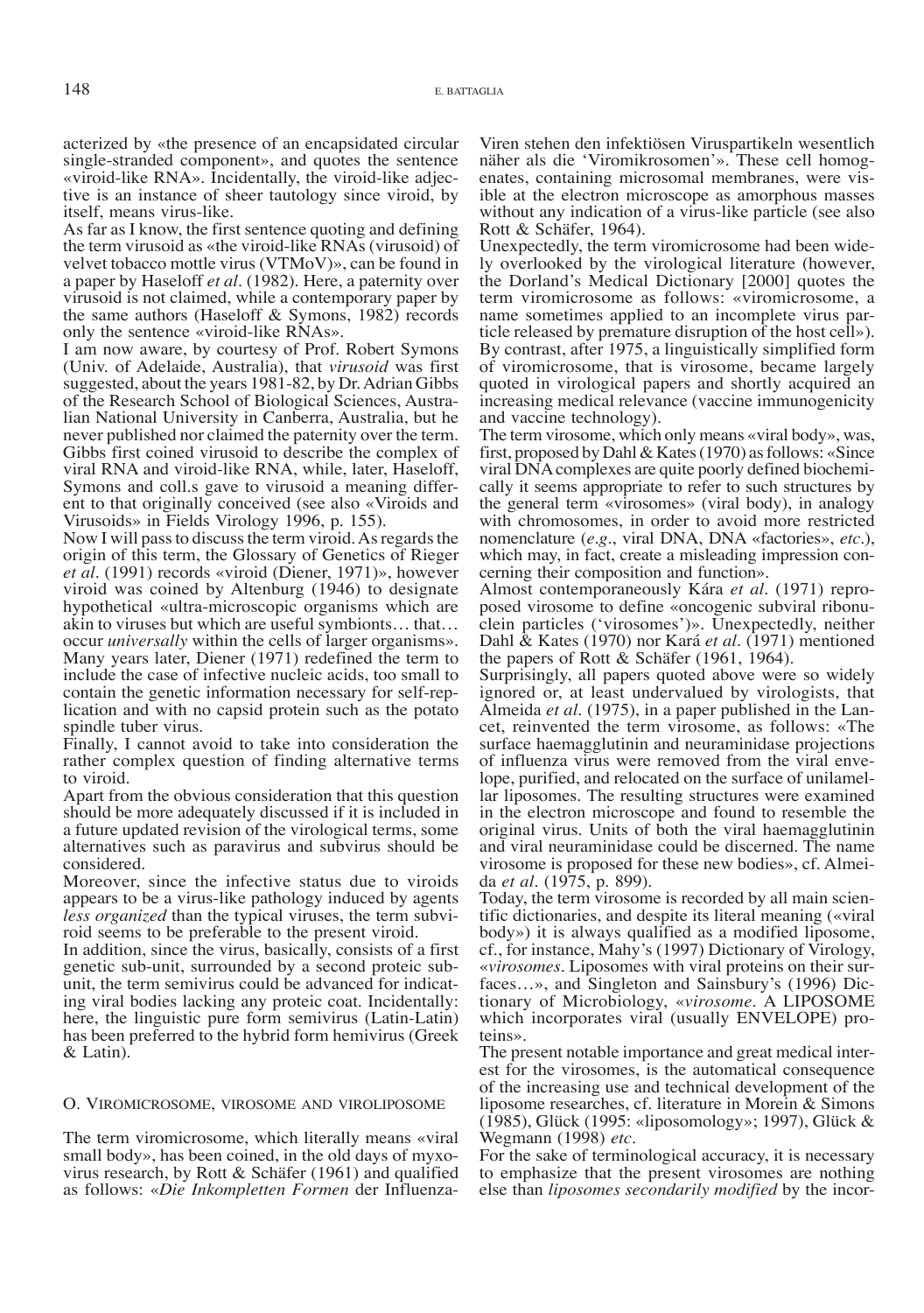poration of viral matter. Therefore, they should be more adequately termed viroliposomes.

#### P. Provirus and integravirus

The term provirus has been first proposed by Temin (1963, 1964, 1970, 1971). Today, most medical dictionaries record the entry provirus as follows:

- «The genome of an animal virus integrated (by crossing over) into the chromosome of the host cell», cf. Dorland's Ill. Med. Dictionary (2000).
- «The viral genome integrated as DNA into the cell genome with which it replicates», cf. Mahy's Dictionary of Virology (1997).

From a linguistic point of view, it is worth recalling that the prefixes sharing the meaning «before», «prior to», «earlier than» are *pre-* (from the Latin prae-) and *pro-* (from the Greek πρσ).

Since virus is a Latin word, the derivative *previrus* is the pure form whereas *provirus* is the hybrid form. In this case, euphonic convenience together with the wider utilization of the prefix *pro*, favoured the coining of

Actually the term provirus is rather vague because all components of a virus, can be recognized to be a provirus particle. Considering, for instance, the retroviruses, the viral RNA (a dimer of positive singlestranded RNA) is transcribed into a circle of doublestranded DNA, the present provirus, so that a real genomic integration takes place into the chromosomal DNA of the host cell. Such an integration gives rise to a singular type of, let us say, viromeric chromosomes, which might be defined viromerochromosomes, that is chromosomes consisting of both chromomeres and viromeres. In any case, as regards a more appropriate term to define an integrated virus genome, the word integragenovirus or shorter integravirus, seems to the writer more appropriate than the present provirus. As regards modern evaluations of the proviruses, see, *e.g.* Hannon *et al.* (1999) and Stoye & Coffin (2000).

#### Q. Capsid, nucleocapsid and procapsid

Lwoff *et al.* (1959, p. 288) described «The viral infective system…, the *virion*… as a clathrate type of compound in which the genetic component is enclosed in a coat or *capsid* formed of subunits or *capsomeres*».

They coined the terms capsid and capsomeres on a Greek basis, that is «(de Καψα. boîte. et de µεροζ. partie: parties de la boîte)» (incidentally: the Latin dictionaries quote the corresponding nouns «capsa», «capsula» and «capsella»).

Since the capsid is not an inert container of a viral genome (virogenome), nor regularly displays a capsular shape, the term *capsoid* (*i.e.* capsule-like) is more appropriate than the present *capsid* (as regards recent literature on capsid, see *e.g.* Gamble *et al.*, 1997 and Peters & Sikorski 1999). There is, also, the question of compound and derivative terms such as nucleocapsid and procapsid.

The term nucleocapsid has been coined by Caspar & Klug (1962, p. 2: «These are the primary packages of the infectious nucleic acid, or as we should now say, *nucleocapsids* (see Proposals, Caspar *et al.*, this volume)», see also Caspar *et al.* (1962, p. 49): «The virion is either a naked or an enveloped nucleocapsid».

Since capsid stands for coat or envelope, nucleocapsid means the envelope of the nucleus. Now, the prefix «nucleo», in cytology, refers to «cell nucleus» and not to «nucleic acid». Thus *nucleocapsid* (or *nucleocapsoid*) cannot be accepted as terms referable to the organization of viruses.

Such a linguistic misuse of the prefix *nucleo-* is not new and the term *nucleofilament*, again proposed by Finch & Klug (1976), see below, can be quoted. As regards this question, I must recall that some authors, cf. Lawrence, 1977, Rattle *et al.*, 1979, describe the some filaments as the *nucleofilaments*. This term has been first proposed by Finch  $\&$  Klug (1976, p. 1897) as «a flexible chain of repeating structural units of about 100 Å diameter … We call this close-packed chain a *nucleofilament*». Since, linguistically, nucleofilament nema, such a term cannot be reasonably reutilized in describing the organization of chromatin, see criticism in Battaglia (2000).

Moreover, the current definition of nucleocapsid<br>clearly deserves consideration. The Oxford Dictionary of Biochemistry and Molecular Biology (1997) quotes: «*nucleocapsid* the structure within a virus that comprises the proteinaceous capsid and the genomic nucleic acid». Such a definition suggests genocapsoid in place of nucleocapsid. The Dictionary of Virology by Mahy (1997) records (p. 227): «*nucleocapsid.* The viral nucleic acid directly enclosed by the capsid. This simple arrangement is usual in … but with most animal viruses the capsid encloses a more complex structure, the core», and further (at the page 55) «capsid and core together form the nucleocapsid». Almost automatically, this last sentence suggests *corecapsoid* in place of nucleocapsid.

We have now to consider *procapsid*, a term which has been coined by Jacobson & Baltimore (1968, pp. 369, 377), as follows (p. 377): «The role of top component as the protein precursor of the virion suggests the need for a more functional name for this particle. Following a suggestion of Dr. André Lwoff, we propose the name *procapsid*» (p. 369): «that it is thus a true precursor. In light of these results it is proposed that the name procapsid be used for this particle. The final step in virion synthesis, then, is the aggregation of viral RNA with the procapsid».

Apart from any evaluation of modern biochemical details which suggested expressions such as «open procapsid», «closed procapsid» and «degraded procapsid», cf. Dokland *et al.* (1997), McKenna *et al.* (1992, 1994) *etc.* the author considers procapsoid better than procapsid.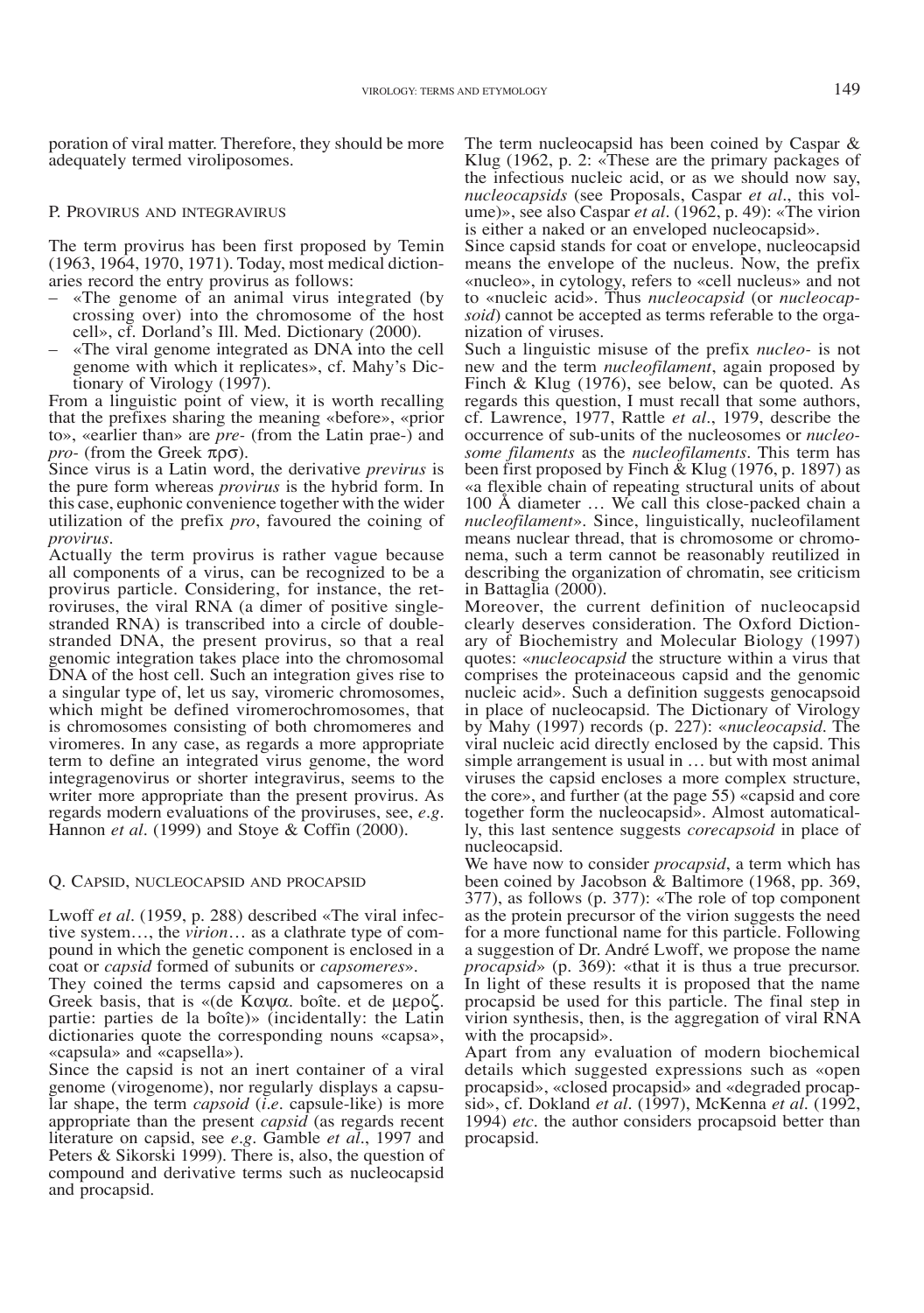#### R. Enveloped and naked viruses

There is the need of a couplet of terms apt in order to define the alternative «naked or enveloped» state of viruses.

The couplet «naked & enveloped (capsid)», has been used first by Caspar *et al.* (1962) and by Lwoff *et al.* (1962).

Given that virus is a Latin noun, it is worth recalling that there are several Latin terms which convey the concept of outer covering or envelope, namely chlamys, peplus (peplum), tectum, theca, toga and tunica.

Three of these terms have already been adopted by taxonomists dealing with viruses, so that they cannot be re-utilized. They are: chlamys (cf. genus Chlamydiamicrovirus), tectum (cf. genus Tectivirus, fam. Tectiviridae) and toga (cf. fam. Togaviridae).

A fourth term peplos (from the Greek πεπλοζ, ον) has already been proposed to indicate the virus envelope by Lwoff & Tournier (1966). These authors write (p. 67): «The following 4 characters of the virion shall be used for the definition of families … III - The presence or absence of an envelope for which the name *peplos* is proposed. A peplos is formed of *peplomers* just as a capsid is formed of capsomers».

The last remaining terms, theca and tunica have not been advanced nor proposed by virologists. They will be taken into consideration after the following discus- sion of the term peplos as quoted above.

Apart from the minor consideration that the couplet peplovirus (enveloped) & apeplovirus (naked) has not been advanced to signify the occurrence or the absence of an envelope, the term peplos refers to a rectangular garment (open shaped or Ionic) as well as tubular (close shaped or Doric), worn by ancient Greek women (more details and related references in Pekridou-Gore- cki 1989).

Indeed, there is no concrete morphological correspondence between such Greek female cloth and the shapes, structures and organization of the polymorphic envelope of viruses. This may well account for the lack of the term peplos in the present virological literature (see, *e.g.* Fields Virology 1996).

We will discuss now the last two terms, that is theca and tunica. The Latin term theca basically shares the concept of box (cf. «theca nummorum» of Cicero) and in the Latin language does not appreciably differ from the synonyms capsa and capsula. In contrast to the terms recorded above, the remaining Latin term tunica shares the meaning of cover in a wider sense, extending from the meaning of cloth to that of natural covering of parts of animals and plants. Consequently, the author believes that the couplet tunicavirus & atunicavirus can be advanced as an alternative to the current couplet enveloped & naked viruses.

However, the origin, the shape and the organization of the viral envelope suggests a more intrinsic consideration of this nomenclatural question. Almost all enveloped viruses build their envelope, namely an outermost bilayer lipid membrane, with associated proteins, by budding through plasma membranes in many cases, or, in other cases, through nuclear membranes. Usually, the lipid components of the envelope are derived from host cell membranes, while the proteic components are virus-encoded and may also project from the surface of the envelope as spikes. In addition, in some enveloped viruses, the internal structures assemble as part of the budding process. Thus, both shape and function of the viral envelope show the occurrence of a general pattern rather different from that of an inert simple covering. Given that the virus envelope reveals an active and plastic role like a skin, this consideration automatically evokes the Latin noun cutis and the compound term cutivirus. This linguistically pure compound term is also simpler than the corresponding hybrid derivative dermatovirus, from the Greek δερµα, τοζ. Accordingly, the author believes that in a general revision of the present virological terms, the couplet cutivirus & acutivirus should also be considered as an additional proposal to distinguish between enveloped and naked viruses.

#### S. The present virological taxonomy: a few lin guistic considerations

From the linguistic point of view, this account cannot avoid to take into consideration the present virological taxonomy, cf. e.g. Fields Virology (1996). This taxonomic system is based on the etymological acceptance of the stem vīr-, from vīrus, and accordingly the orders of viruses are qualified vir-ales, the families vir-idae nized, the author believes to be pertinent the following

- comments:<br>- the endings (vir)ales and (vir)inae should be recognized as vīr- derivatives and consequently both adequate to qualify orders and subfamilies, respec-
- tively;<br>as regards the family ending into (vir)idae, there is a literal coincidence with the Latin adjective viridis.

Now, it is quite evident that owing to this linguistic coincidence, the viridae qualification is ambiguous as well as misleading.

To propose an improved system is, indeed, a difficult task. However, the author, having already advanced virosa (nom. pl. of virosum) in place of vira (see Chapter D, phylum vira), would suggest virosales in place of virales, virosidae in place of viridae and virosinae in place of virinae.

#### T. The present viroterminological system

There is no doubt that for the sake of preserving a desir- able and useful linguistic uniformity, the term virology should have an important planning influence and should also serve as guide for the coining of new terms. At the same time, it should also act as a criterion for re-evaluating the terms already coined.

Virology is unanimously accepted and interpreted as  $vir(us) + o + logy$ , that is the stem vīr- followed by the connecting vowel -o. Consequently, for the sake of linguistic homogeneity, the following terms should be discarded from the virological literature: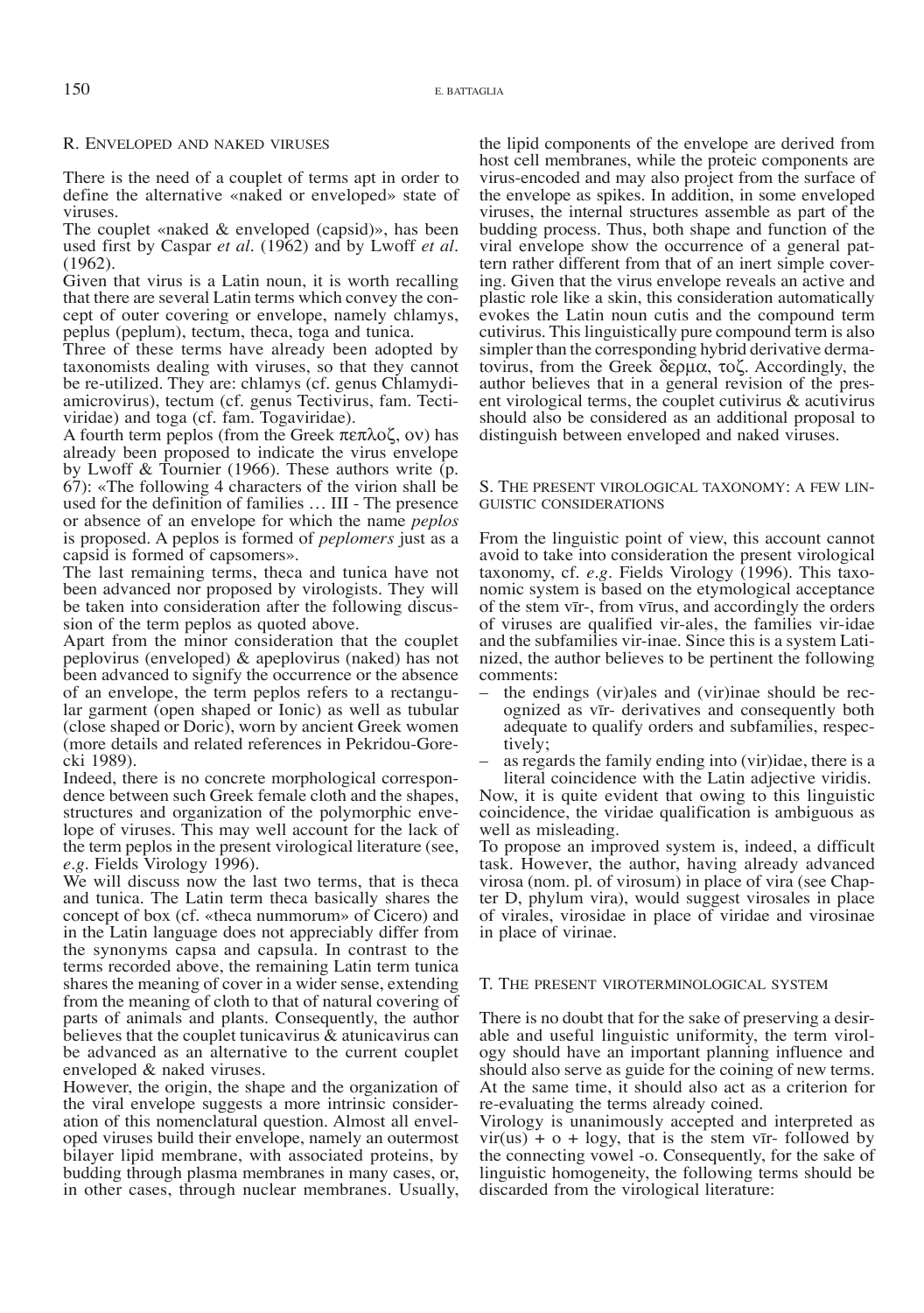- all terms having a connecting vowel other than -o as vir-u-cide, vir-i-cide and vir-u-static (to be replaced
- all terms which include the nominative case virus as virus-cide, virus-emia, virus-oid (to be replaced by the corresponding virocide, viremia, viroid), virusology (virusologiia of the Russian literature) *etc.*

As the maintenance of the comb. form viro- is the only way to establish a sound terminological system referable to the term virus, the following terms, already coined and often quoted by the scientific literature, could be recognized as regular members of the linguistically homogenous viroterminological system recommended by the author:

- viroceptor, cf. Upton *et al.*, 1991;
- virogeny, cf. Koprowsky, 1964 (This author does not mention analogous earlier terms such as virogenic [stroma] cf. Xeros [1956] or virogenetic [stroma], cf. Huger & Krieg [1960, 1961]);
- 
- 
- 
- 
- virokine, cf. Kotwal & Moss, 1988;<br>virolactia, cf. Stagno & Cloud, 1994;<br>virolysis, cf. Almeida & Waterson, 1969;<br>viropexis, cf. Fazekas de St. Growth, 1948;<br>viroplasm, cf. Johnson, 1940: «viroplasm theory»; Johnson, 1942, p. 443: «suggested by Dr. H.H. Whetzel of Cornell University». See also viroplasm and viroplasmic foci in Dales, 1963, 1965; Carrasco et al., 1993;
- 
- 
- *et al.*, ef. Mach & Kàra, 1971;<br>viroporin, cf. Carrasco *et al.*, 1993;<br>virosis, cf. Jones L.R., 1925 cited by Folsom, 1927. See also virosico in Migliorini, 1950, virotico in
- virotoxin, cf. Buku et al., 1980.

#### **CONCLUSIONS**

The author believes that the present collection of terms, analytically commented from both the historical and the linguistic points of view, may well represent the basis for achieving a sound terminological system for the modern Virology.

#### **ACKNOWLEDGEMENTS**

The author started the collection of the data reported in the present paper in the years 1954 and 1955, when, as a Fulbright Fellow, he worked at the Department of Biology, Fordham University, New York, under the direction of the eminent Prof. Charles Berger, S.J. It is only recently, that the author has had the opportunity of completing the collection and the elaboration of the data and compiling this review. The author also expresses sincere thanks and appreciation for their critical reading of the manuscript to: Prof. Fabio Garbari, Department of Biology, University of Pisa; Prof. Canio G. Vosa, Linacre College, Oxford, U.K.; Dr. Lise Wilkinson, The Wellcome Trust Centre for the History of Medicine, London, U.K. The author, also, duly recalls for useful suggestions or comments the following colleagues: Prof. Manfred Schliwa, Inst. f. Cell Biol., Univ. München, Germany; Prof. Werner Greuter, Botan. Museum, Berlin-Dahlem, Germany; Prof. Gundolf Keil, Inst. f. Geschichte Medizin, Univ. Würzburg, Germany; Prof. Imgard Müller, Medizinische Fakultät, Univ. Bochum, Germany; Prof. Horace Freeland Judson, Dept. History, George Washington Univ., Washington, U.S.A.

#### **REFERENCES**

- Almeida J.D., Waterson A.P., 1969. The morphology of virus-antibody interaction. *Advanc. Virus Res.* 15: 307-338.
- Almeida J.D., Edwards D.C., Brand C.M., Heath T.D., 1975. Formation of virosomes from influenza subunits and liposomes. *Lancet* 2 (7941): 899-901.
- Altenburg E., 1946. The «viroid» Theory in relation to plasmagenes, viruses, cancer and platids. *Amer. Naturalist* 80: 559-567.
- Battaglia E., 1993. The DNA molecule and its name: a proposal. *Caryologia* 46: 87-90.
- Battaglia E., 1994. Nucleosome and nucleotype: a terminological criticism. *Caryologia* 47: 193-197.
- Battaglia E., 1995. Homotypic: a wrong definition for the second division of meiosis (hemiosis). *Caryologia* 48: 1-7.
- Battaglia E., 1998. Chromosom, chromosoma, chromatosomata and chromatosome. *Caryologia* 51: 173-180.
- Battaglia E., 1999. The chromosome satellite (Navashin's «Sputnik» or Satelles): a terminological comment. *Acta Biologica Cracoviensia (Ser. Bot.)* 41: 15-18.
- Battaglia E., 2000. Mono-, di-, tri-… polynucleosome, oligonucleosome, nucleofilament, nucleoplasmin: a terminological comment. *Caryologia* 53: 169-173.
- Battaglia E., 2003. Centromere, kinetochore, kinochore, kinetosome, kinosome, kinetomere, kinomere, kinetocentre, kinocentre: history, etymology and interpretation. *Caryologia* 56: 1-21.
- Brown R.W., 1927. Materials for word-study. Van Dyck & Co.
- Brown R.W., 1956. Composition of scientific words. Smithsonian Inst. Press, Washington and London.
- Buku A., Faulstich H., Wieland T., Dabrowski J., 1980. 2,3-trans-3,4 trans-3,4-Dihydroxy-L-proline: An amino acid in toxic peptides of Amanita virosa mushrooms. *PNAS* 77: 2370-2371.
- Carrasco L., Perz L., Irurzun A., Lama J., Martinez-Abarca F., Rodriguez P., Guinea R., Castrillo J.L., Sanz M.A., Ayala J., 1993. Modification of membrane permeability by animal viruses. In: Carrasco L., Sonenberg N., Wimmer E. (eds.), Regulation of gene expression in animal viruses: 283-305. Plenum Publ. Corp., New York.
- Carrasco L., Sonenberg N., Wimmer E. (eds.), 1993. Regulation of gene expression in animal viruses. Plenum Publ. Corp., New York.
- Caspar D.L.D., Klug A., 1962. Physical principles in the construction of regular viruses. *Symp. Quant. Biol.* 27: 1-24.
- Caspar D.L.D., Dulbecco R., Klug A., Lwoff A., Stoker M.G.P., Tournier P., Wildy P., 1962. Proposals. *Symp. Quant. Biol.* 27: 49-50.
- Collinge J., Palmer R.S., 1997. Prion Diseases. Oxford Univ. Press, Oxford, U.S.A.
- Dahl R., Kates J.R., 1970. Intracellular structures containing vaccinia DNA: isolation and characterization. *Virology* 42: 453-462.
- Dales S., 1963. The uptake and development of vaccinia virus in strain l cells followed with labeled viral deoxyribonucleic acid. *J. Cell Biol.* 18: 51-72.
- Dales S., Eggers H.J., Tamm I., Palade G.E., 1965. Electron microscopic study of the formation of poliovirus. *Virology* 26: 379- 389.
- Dickinson A.O., Outram G.W., 1979. The scrapie replication-site hypothesis and its implications for pathogenesis. In: Prusiner S.B., Hadlow W.J. (eds.), Slow transmissible diseases of the central nervous system: 13-32. Academic Press, New York.
- Diener T.O., 1971. Potato spindle tuber «virus». IV. A replicating, low molecular weight RNA. *Virology* 45: 411-428.
- Dockland T., McKenna R., Ilag L.L., Bowman B.R., Incardona N.L., Fane B.A., Rossmann M.G., 1997. Structure of viral procapsid with molecular scaffolding. *Nature* 389: 308-313.
- Domingo E., Webster R., Rolland J., 1999. Origin and evolution of viruses. Academic Press, London.
- Dorland's Illustrated Medical Dictionary 2000; 29th ed. W.B. Saunders Co. Philadelphia, U.S.A.
- Fazekas De St. Growth S., 1948. Viropexis, the Mechanism of Influenza Virus Infection. *Nature* 162: 294-295.
- Fernandez-Tomas C.B., Baltimore D., 1973. Morphogenesis of poliovirus. II. Demonstration of a new intermediate, the provirion. *J. Virology* 12: 1122-1130.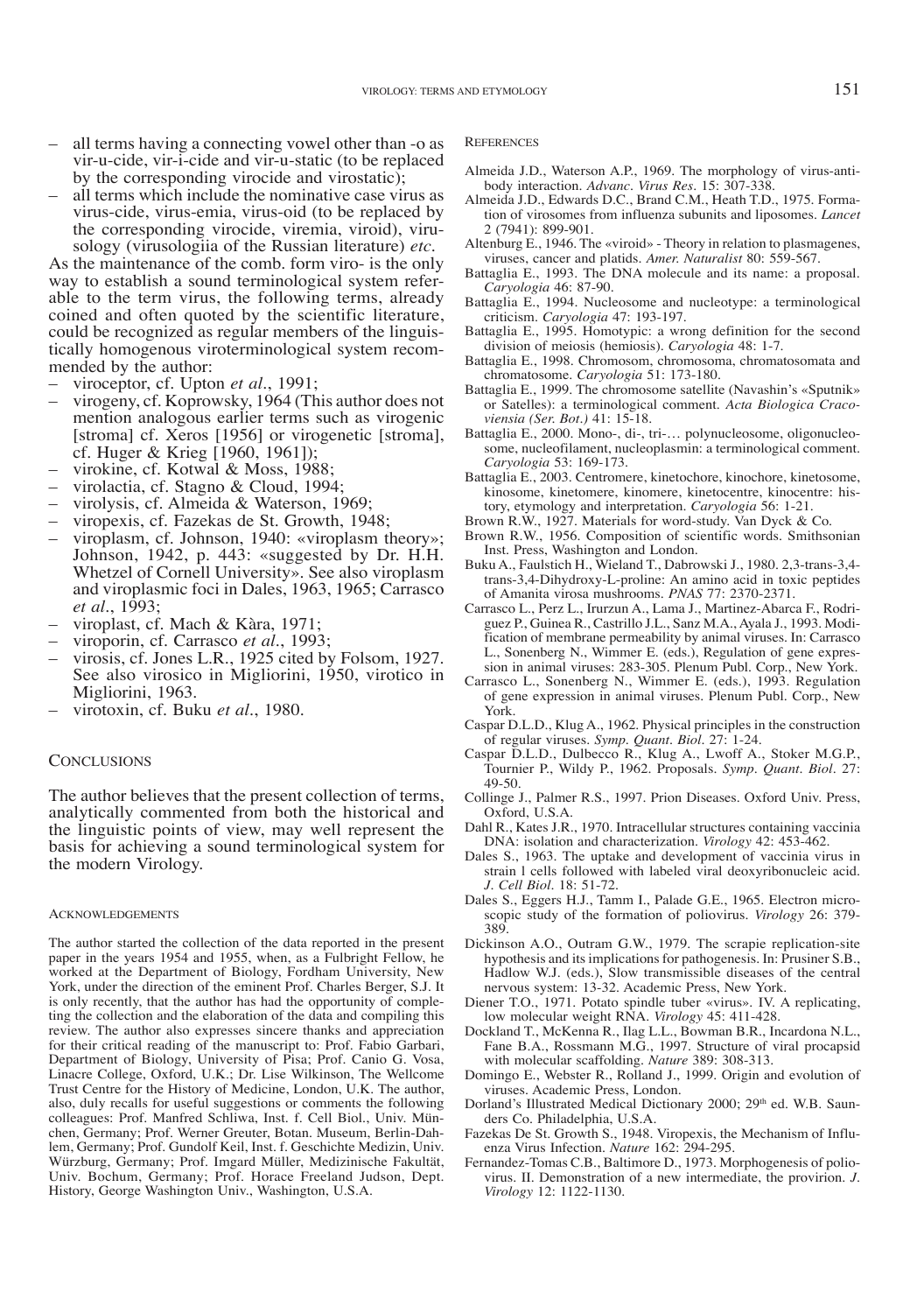- Fields B.N., Knipe D.M., Howley P., 1996. Virology. 3rd ed. Lippincott-Raven, Philadelphia, U.S.A.
- Finch J.T., Klug A., 1976. Solenoidal model for superstructure in chromatin. *PNAS* 73: 1897-1901.
- Folsom D., 1927. Uniformity of nomenclature for the viroses of Solanum tuberosum. *Phytopathology* 17: 161-165.
- Gamble T.R., Yoo S., Vajdos F.F., Von Schwedler U.K., Worthylake D.K., Wang H., McCutcheon J.P., Sundquist W.I., Hill C.P., 1997. Structure of the carboxyl-terminal dimerization domain of the HIV-1 capsid protein. *Science* 278: 849-853.
- Glück R., 1995. Liposomal presentation of antigens for human vaccines. In: Powell M.F., Newman M.J. (eds.), Vaccine design: the subunit and adjuvant approach: 325-345. Plenum Press, New York.
- Glück R., 1997. Influenza immunization. *Biologicals* 25: 221-225.
- Glück R., Wegmann A., 1998. «Virosomes», a new liposome-like vaccine delivery system. In: Lasic D.D., Papahadjopoulos D. (eds.), Medical Applications of Liposomes: 75-115. Elsevier Science B.V.
- Hannon G.J., Sun P., Carnero A., Xie L.Y., Maestro R., Conklin D.S., Beach D., 1999. MaRX: an approach to genetics in mammalian cells. *Science* 283: 1129-1130.
- Haseloff J., Symons R.H., 1982. Comparative sequence and structure of viroid-like RNAs of two plant viruses. *Nucl. Acids Res.* 10: 3681-3691.
- Haseloff J., Mohamed N.A., Symons R.H., 1982. Viroid RNAs of cadang-cadang disease of coconuts. *Nature* 299: 316-321.
- Hawkins J.M., Allen R. (eds.), 1991. The Oxford Encyclopedic English Dictionary. Oxford Univ. Press, Oxford, U.S.A.
- Héry Thierry de, 1552. La method curatoire de la maladie venerienne, vulgairement appelée grosse vairolle, et de la diversité de ses symptomes. M. David & A. L'Angelier, Paris.
- Huger A., 1960. Über die Natur des Fadenwerkes bei der Granulose von Choristoneura murinana (HBN.) (Lepidoptera, Tortricidae). *Naturwissenschaften* 47: 358-359.
- Huger A., Krieg A., 1960. Elcktronenmikroskopische Untersuchungen zur Virogenese von Bergoldiavirus calypta Steinhaus. *Naturwissenschaften* 47: 546.
- Huger A., Krieg A., 1961. Electron Microscope Investigations on the Virogenesis of the Granulosis of Choristoneura murinana (Hübner). *Journ. Insect Pathology* 9: 183-196.
- Hughes S.S., 1977. The virus, a history of the concept. Heinemann Education Books, London.
- Jackson B.D., 1900-1928. A glossary of botanical terms with their derivation and accent; 1990: first ed., 1928: fourth ed. Gerald Duckworth Co. Ltd., London, U.K.
- Jacobson M.F., Baltimore D., 1968. Morphogenesis of poliovirus. I. Association of the viral RNA with coat protein. *J. Mol. Biol.* 33: 369-378.
- James R., 1743-1745. A medicinal dictionary. London.
- James R., 1753. Dizionario Universale di Medicina. Venezia (trad. italiana).
- James R., 1746-1748. Dictionnaire universel de Medicine, de Chirurgie, de Chimie… Vols 6, Paris.
- Johnson J., 1940. Inoculation of bean with extracts from other healthy legume species. *Phytopathology* 30: 12.
- Johnson J., 1942. Studies on the Viroplasm Hypothesis. *Journ. Agricultural Research* 64: 443-454.
- Kahl G., 1995. Dictionary of gene technology. VCH Publishers, Inc., New York.
- Kára J., Mach O., Cerná H., 1971. Replication of Rous sarcoma virus and the biosynthesis of the oncogenic subviral ribonucleoprotein particles («virosomes») in the mitochondria isolated from Rous sarcoma tissue. *Biochem. Biophys. Res. Communications* 44: 162-169.
- King R.C., Stansfield W.D., 1990. A Dictionary of Genetics. Fourth edition. Oxford University Press Inc., New York, Oxford.
- Koenigsberg R. (ed.), 1989. Churchill's illustrated medical dictionary. Churchill Livingstone Inc., New York.
- Kotwal G.J., Moss B., 1988. Vaccinia virus encodes a secretory polypeptide structurally related to complement control proteins. *Nature* 335: 176-178.
- Koprowsky H., 1964. Criteria for the proof of virogeny in mammalian cells. In Krooth R.S. (ed.), Somatic cell genetics. Univ. Michigan Press, Ann Harbor, U.S.A.
- Lawrence E., 1977. Eukaryotic chromosome structure. *Nature* 266: 120-121.
- Lawrence E. (ed.), 1995. Henderson's Dictionary of Biological Terms. Eleventh edition. Longman Group Ltd.
- Lindsay W.M., 1903. Noni Marcelli Peripatetici Tubursicensis de compendiosa doctrina (per litteras) ad filium. Lipsiae 1903. B. b Teubner.
- Lwoff A., Anderson T.F., Jacob F., 1959. Remarques sur les caracteristiques de la particule virale infectieuse. *Ann. Inst. Pasteur* 97: 281-289.
- Lwoff A., Horne R., Tournier P., 1962. A system of viruses. *Cold Spring Harbor Symp.* 27: 51-55.
- Lwoff A., Tournier P., 1966. The classification of viruses. *Ann. Rev. Microbiol.* 20: 45-74.
- Mach O., Kára J., 1971. Presence of rous sarcoma inside the mitochondria isolated by zonal and differential centrifugation from rous sarcoma cells. *Folia Biologica (Praha)* 17: 65-72.
- Mahy B.W., 1997. A Dictionary of Virology. Academic Press, San Diego, London.
- Malgaigne J.F., 1840-1841. Oeuvres complètes d'Ambroìse Paré. vols I-III. J.-B.- Ballière, Paris.
- McKenna R., Xia D., Willingmann P., Ilag L.L., Krishnaswamy S., Rossmann M.G., Olson N.H., Baker T.S., Incardona N.L., 1992. Atomic structure of single-stranded DNA bacteriophage Ø X 174 and its functional implications. *Nature* 355: 137-143.
- McKenna R., Ilag L.L., Rossmann M.G., 1994. Analysis of the single-stranded DNA bacteriophage Ø X 174, refined at a resolution of 3.0 Å. *J. Mol. Biol.* 237: 517-543.
- Migliorini B., 1950. Appendice al «Dizionario moderno». In: Panzini A. (ed.), Dizionario moderno. 9<sup>a</sup> ed. Milano.
- Migliorini B., 1963. Appendice al «Dizionario moderno». In: Panzini A. (ed.), Dizionario moderno. 10<sup>a</sup> ed. Milano.
- Morein B., Simons K., 1985. Subunit vaccines against enveloped viruses: virosomes, micelles and other protein complexes. *Vaccine* 3: 83-93.
- Morris C. (ed.). Academic Press Dictionary of Science and Technology, 1992. Academic Press Inc., U.S.A.
- Murphy F.A., Fauquet C.M., Bishop D.H.L., Ghabrial S.A., Jarvis A.W., Martelli G.P., Mayo M.A., Summers M.D., 1995. Virus taxonomy the classification and nomenclature of viruses. Vienna.
- Nicolini C.A. (ed.), 1979. Chromatin structure and function. NATO-ASI Life Sciences Series. Plenum Press New York. Vol. 21a: Molecular and cellular biophysical methods: 1-367. Vol. 21b: Level of Organization and Cell Function: 371-880.
- Oldstone M.B.A., 1998. Viruses, plagues and history. Oxford University Press Inc., New York, Oxford.
- Oxford Latin Dictionary, 1996. Oxford University Press, U.K.
- Oxford Dictionary of Biochemistry and Molecular Biology, 1997. Oxford University Press, Oxford, New York, Tokyo.
- Panzini A., 1950. Dizionario moderno. 9<sup>a</sup> ed. Milano.
- Panzini A., 1963. Dizionario moderno. 10<sup>a</sup> ed. Milano.
- Paré A., 1568. Traicté de la peste. Paris.
- Paré A., 1575. Les oeuvres… Le tout divisé en vingt six livres. First ed., Paris.
- Paré A., 1579. Les oeuvres… Second ed., Paris.
- Paré A., 1582. Opera… plerisque locis… Latin ed., Paris.
- Paré A., 1585. Les oeuvres… en vingt huict livres. Fourth ed., Paris.
- Paré A., 1634. The workes… translated out of… English ed., Fol. London.
- Paré A., 1664. Les oeuvres… Eleventh ed., Pol. Lyons.
- Parker S.P. (ed.), 1994. McGraw-Hill Dictionary Of Scientific and Technical Terms. McGraw-Hill, Inc. New York (fifth edition).
- Pekridou-Gorecki A., 1989. Mode im antiken Griechenland texile Fertigung und Kleidung. C.H. Beck'sche Verlagsbuchhandlung (Oscar Beck), München, Germany.
- Peters R., Sikorski R., 1999. Difference Mapping Cryo-EM. *Science* 283: 1133.
- Poynter F.L.N. (ed.), 1996. A Catalogue of Printed Books in the Wellcome Historical Medical Library. I. Books printed before 1641. Revised edition. Martino Publishing, New York.
- Randles J.W., Davies C., Hatta T., Gould A.R., Francki R.I.B., 1981. Studies on encapsidated viroid-like RNA L. Characterization on velvet tobacco mottle virus. *Virology* 108: 111-122.